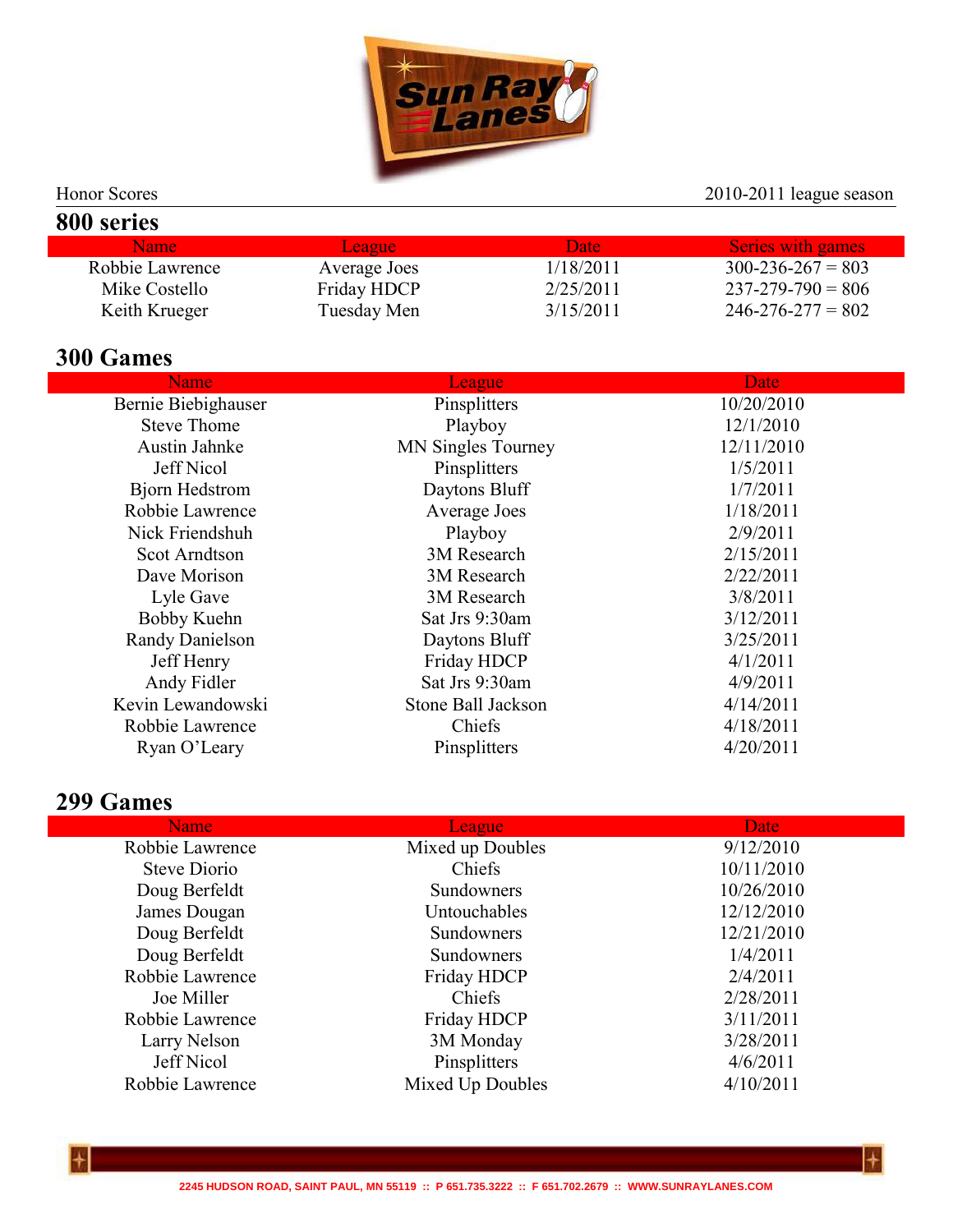

# **11 strikes in-a-row**

| Name                | <b>League</b>        | <b>Score</b> | <b>Date</b> |
|---------------------|----------------------|--------------|-------------|
| Robbie Lawrence     | Friday HDCP          | 290          | 9/10/2010   |
| Rick Jorgensen      | Sundowners           | 290          | 9/21/2010   |
| <b>Steve Hintze</b> | Thursday Thunder     | 279          | 9/23/2010   |
| James Dougan        | Friday HDCP          | 298          | 11/12/2010  |
| <b>Rick Thome</b>   | Thursday Thunder     | 290          | 12/16/2010  |
| Matt Cournoyer      | Thursday Thunder     | 278          | 12/16/2010  |
| Dan Swenson         | <b>Sunday Saints</b> | 296          | 12/19/2010  |
| Rudy "C" Martinez   | Daytons Bluff        | 279          | 1/7/2011    |
| Kevin Mcdonald      | Plaboy               | 279          | 2/9/2011    |
| Homer Dhols         | Red Eye              | 290          | 2/20/2011   |
| Mike Costello       | Friday HDCP          | 290          | 2/25/2011   |
| <b>Steve Brings</b> | Playboy              | 298          | 3/2/2011    |
| Jason Sadek         | Thursday Thunder     | 290          | 4/14/2011   |
|                     |                      |              |             |

## **700 Series**

| <b>Name</b>         | League           | Game 1 | Game 2 | Game 3 | <b>Series</b> | <b>Date</b> |
|---------------------|------------------|--------|--------|--------|---------------|-------------|
| Robbie Lawrence     | 3M Monday        | 277    | 264    | 256    | 797           | 12/13/2010  |
| Doug Berfeldt       | Sundowners       | 259    | 237    | 299    | 795           | 1/4/2011    |
| Robbie Lawrence     | 3M Monday        | 258    | 257    | 279    | 794           | 3/7/2011    |
| Robbie Lawrence     | Mixed Up Doubles | 236    | 276    | 278    | 790           | 1/30/2011   |
| <b>Jeff Nicol</b>   | Pinsplitters     | 233    | 300    | 254    | 787           | 1/5/2011    |
| Robbie Lawrence     | Chiefs           | 248    | 269    | 267    | 784           | 12/27/2010  |
| Michael Rauscher    | Daytons Bluff    | 279    | 226    | 279    | 784           | 12/10/2010  |
| Lyle Gave           | 3M Research      | 247    | 267    | 269    | 783           | 2/8/2011    |
| Homer Dhols         | Friday HDCP      | 248    | 257    | 278    | 783           | 4/15/2011   |
| Doug Berfeldt       | Sundowners       | 299    | 258    | 226    | 783           | 12/21/2010  |
| Mark Schwartzbauer  | Daytons Bluff    | 268    | 235    | 279    | 782           | 9/17/2010   |
| Jeff Leclair        | <b>Tues Mens</b> | 257    | 242    | 279    | 778           | 12/28/2010  |
| Jeff Nicol          | Pinsplitters     | 247    | 262    | 267    | 776           | 12/8/2010   |
| <b>Anthony Hunt</b> | Sat Jrs 9:30am   | 289    | 233    | 252    | 774           | 2/12/2011   |
| James Dougan        | Friday HDCP      | 238    | 266    | 268    | 772           | 3/11/2011   |
| Robbie Lawrence     | 3M Monday        | 279    | 267    | 224    | 770           | 3/28/2011   |
| Drew Nicol          | Pinsplitters     | 279    | 257    | 234    | 770           | 4/20/2011   |
| Larry Nelson        | Sun Ray Gophers  | 269    | 265    | 235    | 769           | 1/4/2011    |
| Hunter Vonwald      | Sundowners       | 248    | 259    | 262    | 769           | 2/22/2011   |
| David Martinez      | 3M Monday        | 269    | 255    | 245    | 769           | 2/14/2011   |
| Cory Mundahl        | Sun Ray Gophers  | 276    | 264    | 229    | 769           | 2/1/2011    |
| Joe Miller          | Chiefs           | 299    | 235    | 234    | 768           | 2/28/2011   |
| Robbie Lawrence     | Chiefs           | 270    | 228    | 269    | 767           | 1/17/2011   |
| Drew Nicol          | Pinsplitters     | 279    | 220    | 268    | 767           | 11/24/2010  |
|                     |                  |        |        |        |               |             |

 $\left| + \right|$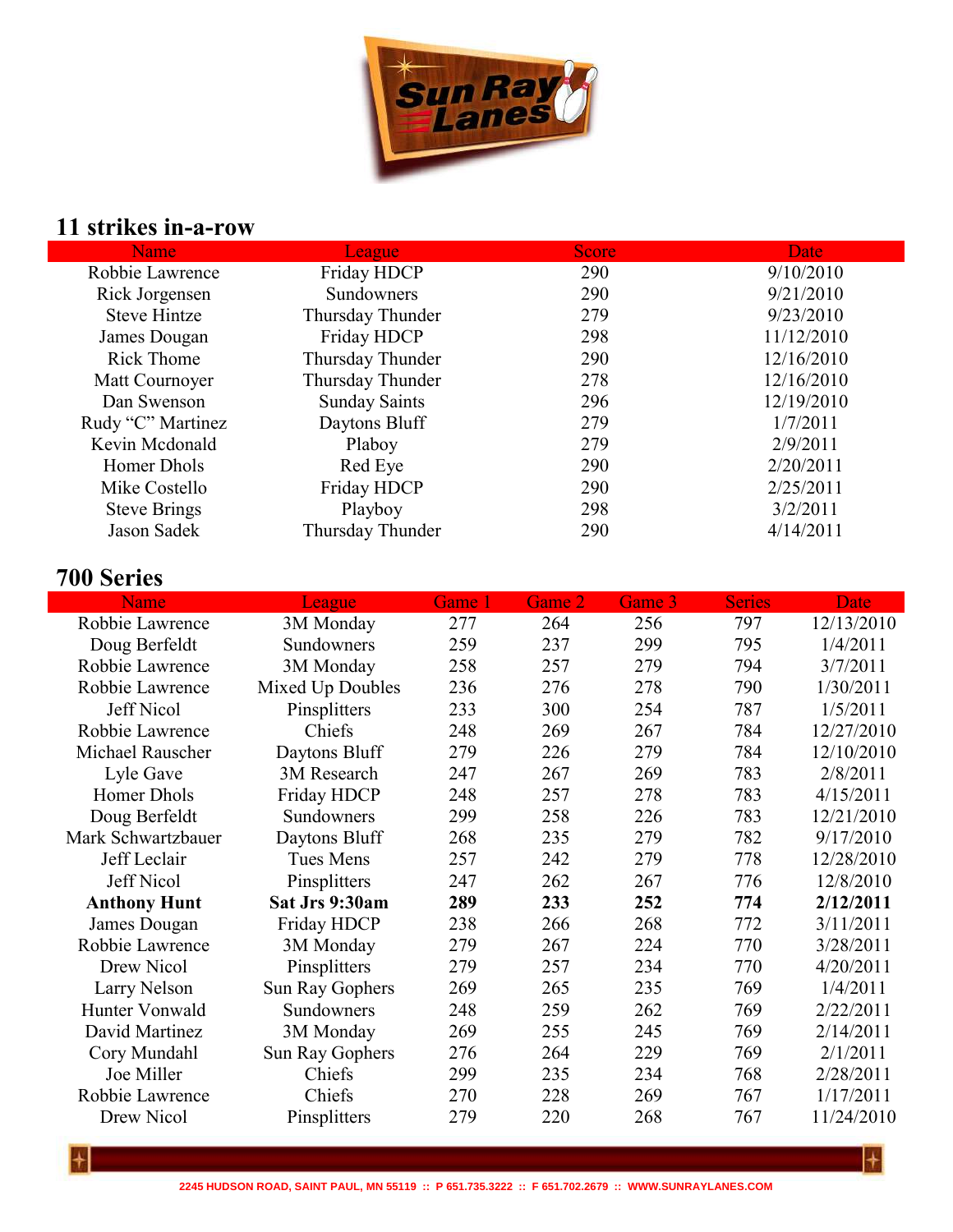

| <b>Andrew Gibson</b>    | Sat Jrs 9:30am       | 278 | 234 | 255 | 767 | 4/9/2011   |
|-------------------------|----------------------|-----|-----|-----|-----|------------|
| Scott Altobelli         | <b>Sunday Saints</b> | 231 | 278 | 257 | 766 | 9/26/2010  |
| Denny Erb               | 3M Research          | 248 | 269 | 248 | 765 | 2/1/2011   |
| Chuck Viring            | Sun Ray Gophers      | 227 | 280 | 257 | 764 | 1/4/2011   |
| Tom Schwartz            | 3M Thursday          | 253 | 268 | 242 | 763 | 2/24/2011  |
| Robbie Lawrence         | Average Joes         | 248 | 249 | 266 | 763 | 11/16/2010 |
| Robbie Lawrence         | Friday HDCP          | 208 | 299 | 256 | 763 | 2/4/2011   |
| <b>Steve Brings</b>     | Playboy              | 298 | 258 | 206 | 762 | 3/2/2011   |
| Robbie Lawrence         | Mixed Up Doubles     | 236 | 299 | 227 | 762 | 9/12/2010  |
| Keith Krueger           | <b>Tuesday Mens</b>  | 258 | 215 | 289 | 762 | 1/18/2011  |
| Shane Sipma             | Untouchables         | 245 | 248 | 268 | 761 | 10/17/2010 |
| Ryan O'Leary            | Pinsplitters         | 267 | 258 | 236 | 761 | 12/22/2010 |
| Robbie Lawrence         | Friday HDCP          | 268 | 245 | 248 | 761 | 2/18/2011  |
| <b>Bill Steele</b>      | 3M Research          | 225 | 278 | 258 | 761 | 1/4/2011   |
| Nick Lopez              | Daytons Bluff        | 237 | 257 | 266 | 760 | 3/25/2011  |
| Matt Krug               | Sun Ray Gophers      | 258 | 235 | 267 | 760 | 4/12/2011  |
| <b>Trent Sanders</b>    | 3M Monday            | 246 | 248 | 265 | 759 | 2/28/2011  |
| Matt Cournoyer          | Playboy              | 235 | 235 | 289 | 759 | 4/6/2011   |
| Drew Nicol              | <b>Sunday Saints</b> | 257 | 235 | 267 | 759 | 2/27/2011  |
| Robbie Lawrence         | Friday HDCP          | 245 | 237 | 275 | 757 | 2/25/2011  |
| Robbie Lawrence         | Chiefs               | 244 | 234 | 279 | 757 | 3/7/2011   |
| Robbie Lawrence         | Friday HDCP          | 257 | 255 | 245 | 757 | 3/25/2011  |
| <b>Steven Poechmann</b> | Pinsplitters         | 247 | 267 | 242 | 756 | 12/22/2010 |
| Mike Morin              | 3M Monday            | 255 | 259 | 242 | 756 | 9/20/2010  |
| Kevin Glasow            | Thursday Thunder     | 248 | 238 | 269 | 755 | 2/17/2011  |
| <b>Trent Sanders</b>    | 3M Monday            | 278 | 268 | 208 | 754 | 9/13/2010  |
| <b>Andy Fidler</b>      | Sat Jrs 9:30am       | 243 | 235 | 276 | 754 | 1/22/2011  |
| Robbie Lawrence         | Average Joes         | 269 | 215 | 269 | 753 | 1/25/2011  |
| Robbie Lawrence         | 3M Monday            | 259 | 237 | 257 | 753 | 1/24/2011  |
| Robbie Lawrence         | Chiefs               | 258 | 246 | 248 | 752 | 2/7/2011   |
| Robbie Lawrence         | Chiefs               | 256 | 258 | 238 | 752 | 3/14/2011  |
| Matt Cournoyer          | Thursday Thunder     | 238 | 247 | 267 | 752 | 1/6/2011   |
| Homer Dhols             | Friday HDCP          | 236 | 248 | 268 | 752 | 12/3/2010  |
| Jim Barton              | Thursday Thunder     | 279 | 258 | 214 | 751 | 3/31/2011  |
| Mike Foley              | Daytons Bluff        | 212 | 278 | 260 | 750 | 3/18/2011  |
| Jason Berg              | 3M Monday            | 246 | 247 | 257 | 750 | 9/20/2010  |
| Homer Dhols             | Friday HDCP          | 258 | 213 | 279 | 750 | 2/25/2011  |
| Homer Dhols             | Friday HDCP          | 234 | 279 | 237 | 750 | 3/4/2011   |
| Mike Costello           | Thursday Thunder     | 248 | 279 | 223 | 750 | 4/28/2011  |
| <b>Stoney Hays</b>      | Daytons Bluff        | 278 | 259 | 212 | 749 | 10/22/2010 |
| <b>Steve Capistrant</b> | Mixed Up Doubles     | 279 | 245 | 224 | 749 | 2/13/2011  |
| Larry Nelson            | Sun Ray Gophers      | 258 | 278 | 213 | 749 | 4/5/2011   |
| Kevin Heil              | Pinsplitters         | 225 | 259 | 265 | 749 | 3/9/2011   |
| Jeff Nicol              | Pinsplitters         | 299 | 223 | 227 | 749 | 4/6/2011   |
|                         |                      |     |     |     |     |            |

 $\overline{+}$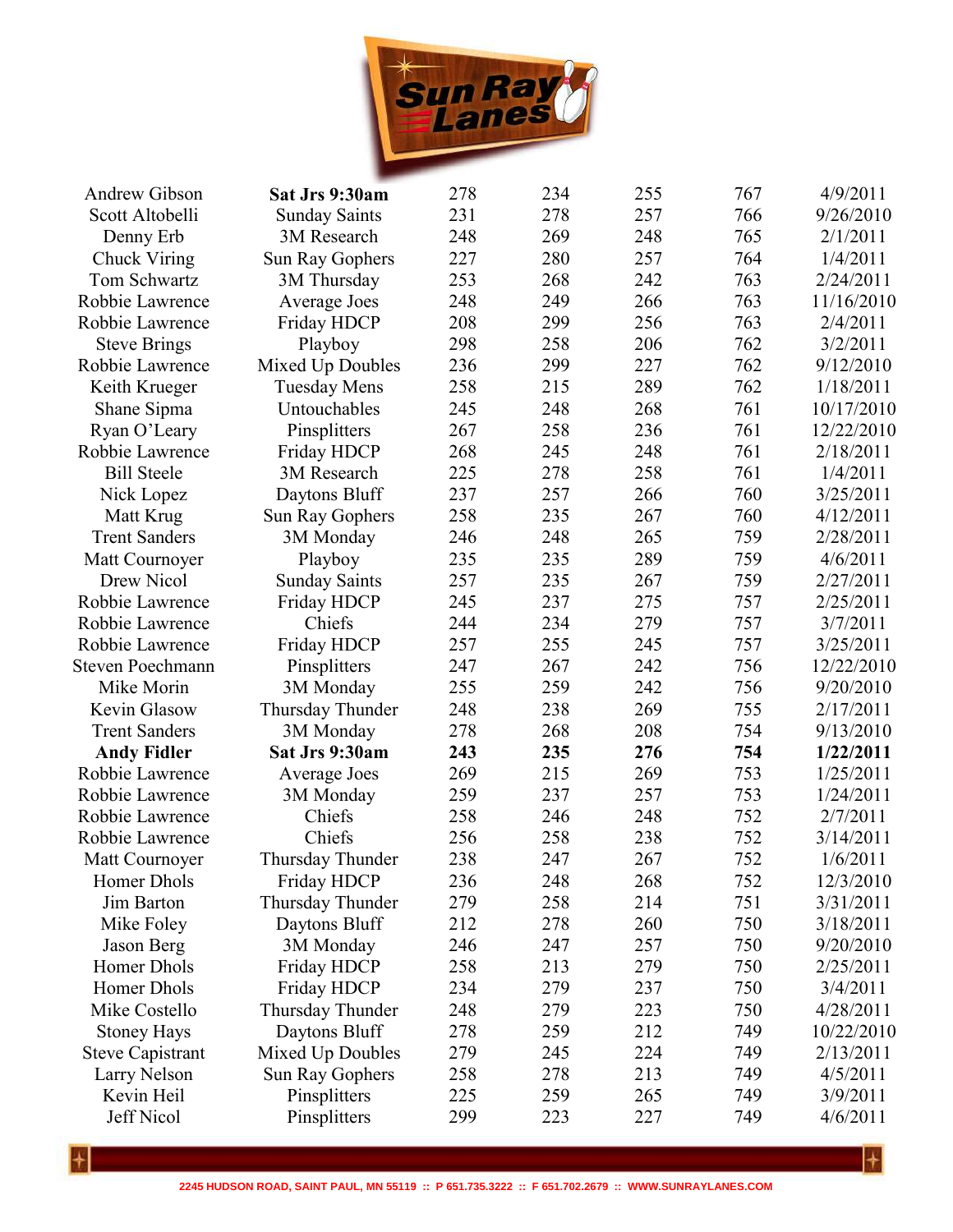

| Jay Pernu              | 3M Monday                 | 246 | 247 | 256 | 749 | 12/13/2010 |
|------------------------|---------------------------|-----|-----|-----|-----|------------|
| Chuck Davis            | Chiefs                    | 279 | 214 | 256 | 749 | 3/28/2011  |
| <b>Bjorn Hedstrom</b>  | Daytons Bluff             | 279 | 300 | 170 | 749 | 1/7/2011   |
| Andy Friendt           | Sun Ray Gophers           | 246 | 269 | 234 | 749 | 1/4/2011   |
| <b>Trent Sanders</b>   | 3M Monday                 | 267 | 236 | 245 | 748 | 2/7/2011   |
| Robbie Lawrence        | 3M Monday                 | 253 | 279 | 216 | 748 | 2/21/2011  |
| <b>Randy Danielson</b> | Daytons Bluff             | 265 | 247 | 236 | 748 | 12/17/2010 |
| Rod Toft               | 3M Monday                 | 247 | 276 | 217 | 747 | 2/21/2011  |
| Craig Gardner          | Sun Ray Gophers           | 233 | 278 | 236 | 747 | 3/1/2011   |
| Travis Wright          | Chiefs                    | 275 | 239 | 232 | 746 | 3/28/2011  |
| Rick Hennagir          | Chiefs                    | 288 | 222 | 236 | 746 | 2/28/2011  |
| James Dougan           | Sundowners                | 246 | 252 | 248 | 746 | 2/15/2011  |
| Robbie Lawrence        | Friday HDCP               | 226 | 279 | 240 | 745 | 4/1/2011   |
| Tim Alexander          | <b>Sunday Saints</b>      | 245 | 246 | 252 | 743 | 3/27/2011  |
| Ron Borst              | 3M Research               | 237 | 218 | 288 | 743 | 1/11/2011  |
| Keith Krueger          | Tues Mens                 | 238 | 246 | 259 | 743 | 12/28/2010 |
| Ron Borst              | 3M Research               | 269 | 257 | 215 | 741 | 2/8/2011   |
| David R. Anderson      | 3M Monday                 | 246 | 248 | 247 | 741 | 2/28/2011  |
| David Martinez         | Sundowners                | 236 | 277 | 228 | 741 | 3/15/2011  |
| Robbie Lawrence        | 3M Monday                 | 256 | 239 | 245 | 740 | 1/31/2011  |
| Robbie Lawrence        | 3M Monday                 | 210 | 252 | 278 | 740 | 2/7/2011   |
| Ryan O'Leary           | Pinsplitters              | 233 | 237 | 269 | 739 | 12/29/2010 |
| <b>Rick Thome</b>      | Thursday Thunder          | 223 | 241 | 275 | 739 | 3/31/2011  |
| Mike Costello          | Thursday Thunder          | 253 | 269 | 217 | 739 | 1/20/2011  |
| Ken Smieja             | Sun Ray Gophers           | 252 | 267 | 220 | 739 | 10/19/2010 |
| <b>Grant Barnett</b>   | Thursday Thunder          | 206 | 275 | 258 | 739 | 3/24/2011  |
| Tony Vruno             | <b>Tuesday Mens</b>       | 258 | 258 | 223 | 739 | 4/19/2011  |
| <b>Scot Arndtson</b>   | 3M Research               | 256 | 247 | 235 | 738 | 11/23/2010 |
| Robbie Lawrence        | Chiefs                    | 266 | 237 | 235 | 738 | 3/21/2011  |
| Randy Molner           | 3M Monday                 | 244 | 226 | 268 | 738 | 10/11/2010 |
| Herb Johnson           | 3M Monday                 | 247 | 267 | 224 | 738 | 10/25/2010 |
| Drew Nicol             | Pinsplitters              | 246 | 227 | 265 | 738 | 4/13/2011  |
| <b>Trent Sanders</b>   | 3M Monday                 | 257 | 237 | 243 | 737 | 2/14/2011  |
| Pete Kostichka         | Sundowners                | 247 | 256 | 234 | 737 | 10/5/2010  |
| <b>Grant Barnett</b>   | Thursday Thunder          | 225 | 279 | 233 | 737 | 2/17/2011  |
| Drew Nicol             | Thursday Thunder          | 248 | 235 | 254 | 737 | 4/14/2011  |
| Rudy "c" Martinez      | Daytons Bluff             | 279 | 180 | 277 | 736 | 1/7/2011   |
| Rick Jorgensen         | Sundowners                | 241 | 269 | 226 | 736 | 2/1/2011   |
| Mike Lemay             | <b>Stone Ball Jackson</b> | 246 | 256 | 234 | 736 | 2/10/2011  |
| Matt Cournoyer         | Playboy                   | 268 | 226 | 242 | 736 | 4/13/2011  |
| Jay Pernu              | 3M Monday                 | 278 | 246 | 212 | 736 | 2/28/2011  |
| Jason Berg             | 3M Monday                 | 244 | 278 | 214 | 736 | 11/15/2010 |
| Matt Svidron           | Tuesday Men               | 246 | 257 | 232 | 735 | 2/1/2011   |
| James Dougan           | Friday HDCP               | 201 | 298 | 236 | 735 | 11/12/2010 |
|                        |                           |     |     |     |     |            |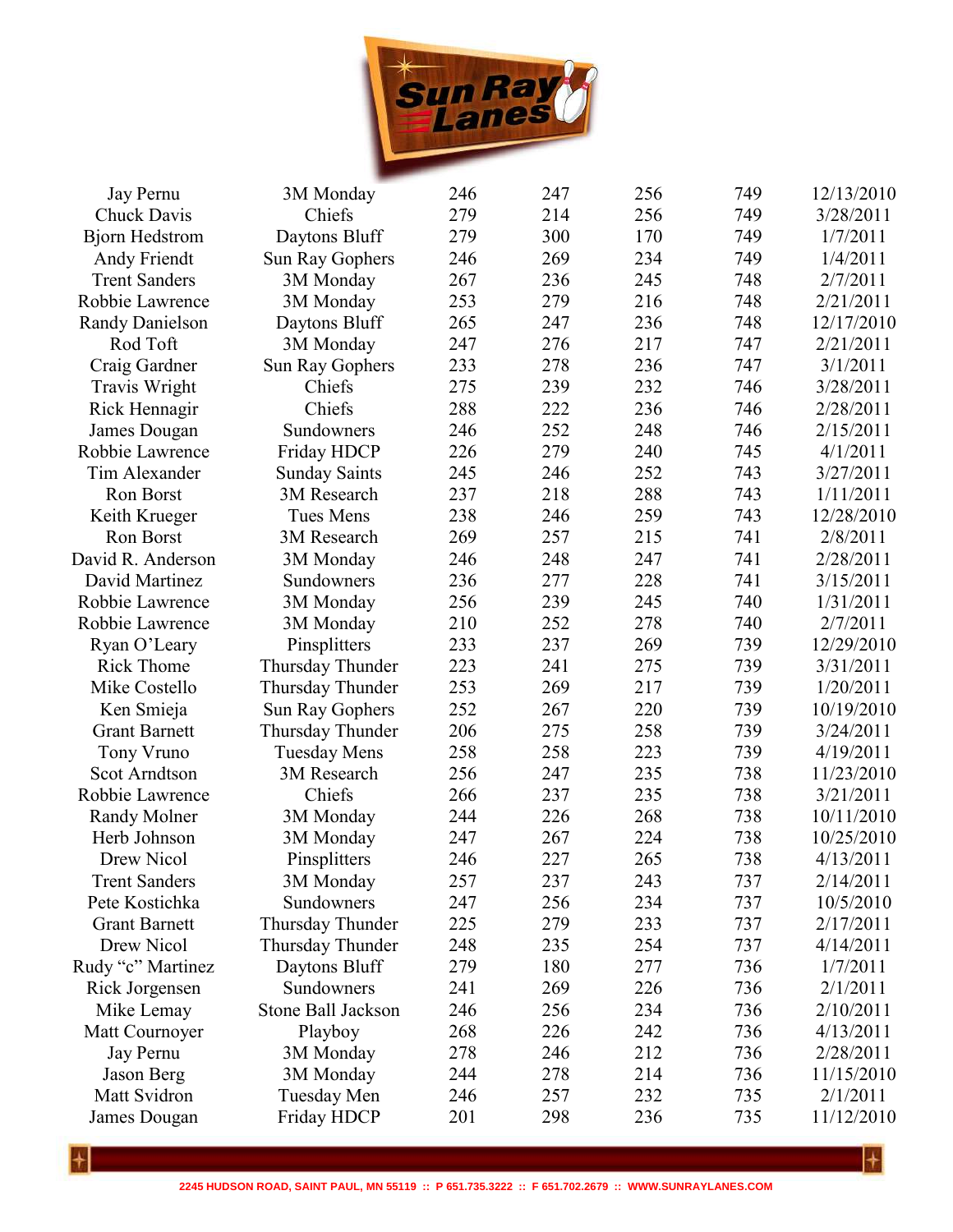

| Dan Persons            | Sun Ray Gophers     | 201 | 265 | 269 | 735 | 2/1/2011   |
|------------------------|---------------------|-----|-----|-----|-----|------------|
| <b>Scott Lebow</b>     | 3M Thursday         | 209 | 247 | 278 | 734 | 2/10/2011  |
| Vern Bolle             | Friday Night Mixed  | 247 | 239 | 247 | 733 | 3/4/2011   |
| <b>Scot Arndtson</b>   | 3M Research         | 224 | 209 | 300 | 733 | 2/15/2011  |
| <b>Randy Danielson</b> | Daytons Bluff       | 222 | 255 | 256 | 733 | 11/5/2010  |
| Tony Vruno             | Tuesday Men         | 259 | 248 | 225 | 732 | 2/1/2011   |
| Tom Schawrtz           | 3M Thursday         | 195 | 279 | 258 | 732 | 12/16/2010 |
| Ron Borst              | 3M Research         | 243 | 225 | 264 | 732 | 11/16/2010 |
| Nick Friendshuh        | Playboy             | 255 | 300 | 177 | 732 | 2/9/2011   |
| John Kerby             | Daytons Bluff       | 249 | 258 | 225 | 732 | 4/8/2011   |
| Dave Neisen            | 3M Monday           | 240 | 236 | 256 | 732 | 1/10/2011  |
| Al Mangold             | 3M Monday           | 245 | 220 | 267 | 732 | 3/7/2011   |
| <b>Steve Christen</b>  | Friday HDCP         | 245 | 223 | 263 | 731 | 1/7/2011   |
| Robbie Lawrence        | Friday HDCP         | 238 | 256 | 237 | 731 | 2/11/2011  |
| Robbie Lawrence        | Chiefs              | 248 | 268 | 215 | 731 | 2/28/2011  |
| Robbie Lawrence        | Friday HDCP         | 238 | 290 | 203 | 731 | 9/10/2010  |
| Joe Schaaf             | Pinsplitters        | 277 | 241 | 213 | 731 | 3/30/2011  |
| Dan Anderson           | 3M Monday           | 248 | 247 | 236 | 731 | 1/3/2011   |
| Robbie Lawrence        | Chiefs              | 224 | 207 | 300 | 731 | 4/18/2011  |
| <b>Trent Sanders</b>   | 3M Monday           | 245 | 258 | 227 | 730 | 2/21/2011  |
| Tom Schwartz           | 3M Thursday         | 257 | 257 | 216 | 730 | 2/17/2011  |
| Roger Nieland          | Chiefs              | 217 | 288 | 225 | 730 | 3/14/2011  |
| Robbie Lawrence        | Friday HDCP         | 299 | 221 | 210 | 730 | 3/11/2011  |
| <b>Rick Thome</b>      | Thursday Thunder    | 268 | 216 | 246 | 730 | 1/20/2011  |
| Mike Costello          | Friday HDCP         | 248 | 225 | 257 | 730 | 11/19/2010 |
| Michael Rauscher       | Daytons Bluff       | 245 | 278 | 207 | 730 | 10/1/2010  |
| Tim Mckliget           | Daytons Bluff       | 216 | 245 | 268 | 729 | 2/11/2011  |
| Rod Toft               | 3M Monday           | 233 | 278 | 218 | 729 | 2/14/2011  |
| <b>Rick Thome</b>      | Thursday Thunder    | 214 | 247 | 268 | 729 | 2/24/2011  |
| Mike Finnigan          | Daytons Bluff       | 266 | 205 | 258 | 729 | 10/15/2010 |
| John Goecke            | Untouchables        | 225 | 268 | 236 | 729 | 12/12/2010 |
| Jim Nelson             | Thursday Thunder    | 278 | 267 | 184 | 729 | 3/31/2011  |
| Jeff Henry             | Friday HDCP         | 225 | 300 | 204 | 729 | 4/1/2011   |
| James Dougan           | Untouchables        | 219 | 299 | 211 | 729 | 12/12/2010 |
| Drew Nicol             | Pinsplitters        | 246 | 269 | 214 | 729 | 2/9/2011   |
| Denny Erb              | 3M Research         | 187 | 263 | 279 | 729 | 2/15/2011  |
| Andy Fidler            | Sat Jrs 9:30am      | 300 | 192 | 237 | 729 | 4/9/2011   |
| <b>Steve Roarke</b>    | Thursday Thunder    | 259 | 269 | 200 | 728 | 9/9/2010   |
| Robbie Lawrence        | Untouchables        | 180 | 279 | 269 | 728 | 1/9/2011   |
| Robbie Lawrence        | Average Joes        | 254 | 208 | 266 | 728 | 3/8/2011   |
| <b>Grant Barnett</b>   | Thursday Thunder    | 279 | 235 | 214 | 728 | 2/3/2011   |
| David Martinez         | Sundowners          | 258 | 243 | 227 | 728 | 12/14/2010 |
| Craig Fiandaca         | Pinsplitters        | 223 | 226 | 279 | 728 | 1/12/2011  |
| <b>Bryan Ross</b>      | <b>Tuesday Mens</b> | 227 | 254 | 247 | 728 | 3/22/2011  |
|                        |                     |     |     |     |     |            |

 $\left| + \right|$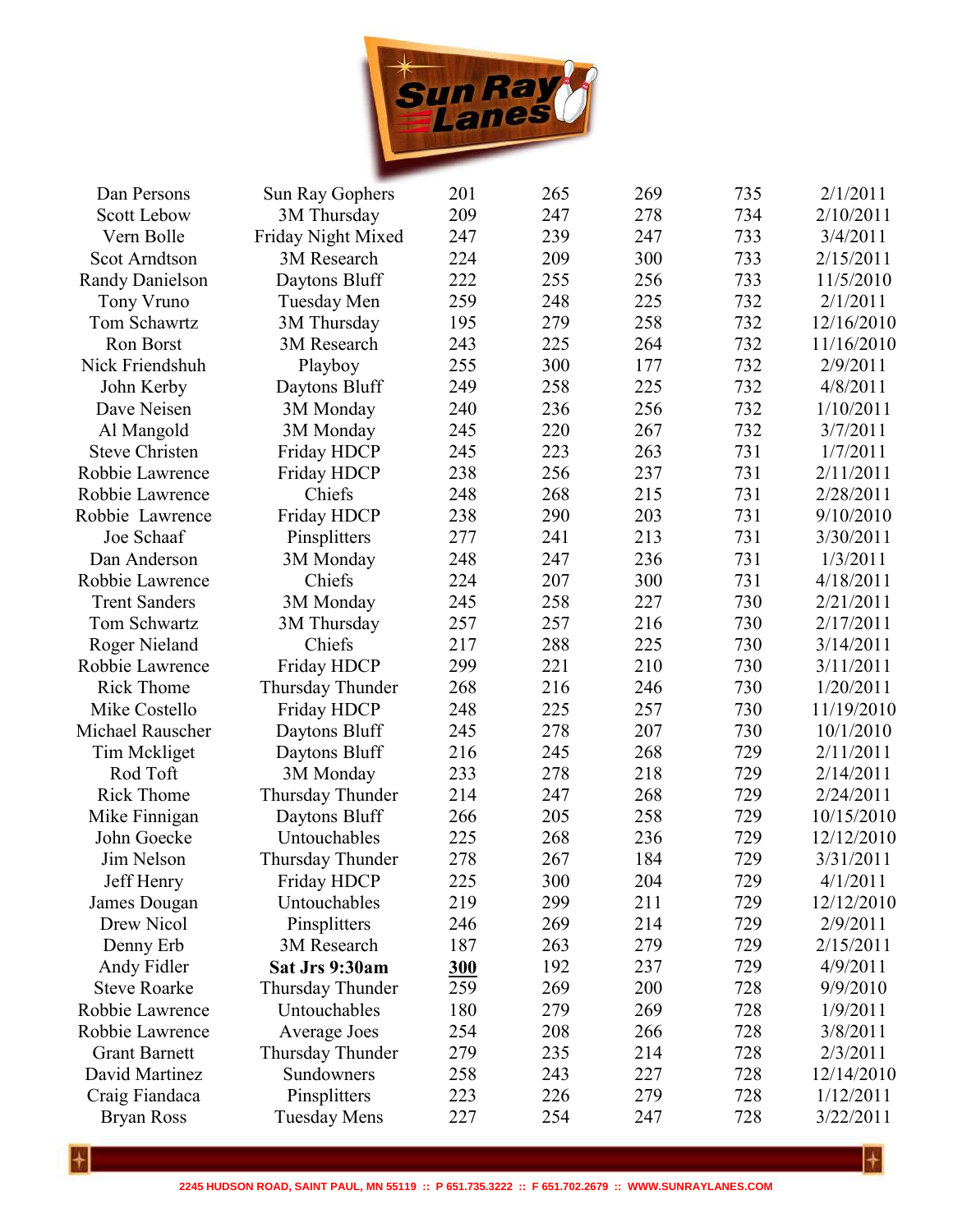

| Robbie Lawrence            | Chiefs              | 223 | 257 | 247 | 727 | 1/24/2011  |
|----------------------------|---------------------|-----|-----|-----|-----|------------|
| Pete Kostichka             | Sundowners          | 247 | 202 | 278 | 727 | 3/15/2011  |
| Larry Nelson               | 3M Monday           | 226 | 299 | 202 | 727 | 3/28/2011  |
| Al Frasl                   | Chiefs              | 246 | 233 | 248 | 727 | 3/14/2011  |
| Robbie Lawrence            | Average Joes        | 256 | 227 | 243 | 726 | 1/4/2011   |
| <b>Rick Friendt</b>        | Sun Ray Gophers     | 256 | 266 | 204 | 726 | 4/12/2011  |
| Mike Costello              | Thursday Thunder    | 268 | 243 | 215 | 726 | 9/9/2010   |
| Mike Costello              | Friday HDCP         | 224 | 246 | 256 | 726 | 4/1/2011   |
| Legend Vang                | Chiefs              | 234 | 247 | 245 | 726 | 2/28/2011  |
| Keith Krueger              | Tues. Mens          | 219 | 249 | 258 | 726 | 11/9/2010  |
| <b>Jessica Bubb (Lady)</b> | <b>GutterBall 8</b> | 202 | 267 | 257 | 726 | 12/6/2010  |
| Al Mangold                 | 3M Monday           | 279 | 215 | 232 | 726 | 10/4/2010  |
| Robbie Lawrence            | Average Joes        | 247 | 267 | 211 | 725 | 2/22/2011  |
| Pat Emmons                 | Thursday Thunder    | 267 | 222 | 236 | 725 | 1/27/2011  |
| Jeff Stich                 | Thursday Thunder    | 256 | 235 | 234 | 725 | 10/28/2010 |
| Dave Neisen                | 3M Monday           | 235 | 246 | 244 | 725 | 9/20/2010  |
| Chris Hove                 | Friday HDCP         | 256 | 215 | 254 | 725 | 4/1/2011   |
| <b>Charles Henning</b>     | Daytons Bluff       | 225 | 244 | 256 | 725 | 2/4/2011   |
| Drew Nicol                 | Thursday Thunder    | 254 | 245 | 226 | 725 | 4/28/2011  |
| <b>Todd Williams</b>       | Stone Ball Jackson  | 244 | 277 | 203 | 724 | 12/16/2010 |
| <b>Steve Brings</b>        | Playboy             | 245 | 245 | 234 | 724 | 11/24/2010 |
| Dan Morrison               | Untouchables        | 246 | 244 | 234 | 724 | 12/26/2010 |
| Chuck Davis                | Chiefs              | 216 | 239 | 269 | 724 | 10/18/2010 |
| Tom Schwartz               | 3M Thursday         | 237 | 238 | 248 | 723 | 3/31/2011  |
| Robbie Lawrence            | 3M Monday           | 259 | 237 | 227 | 723 | 1/3/2011   |
| <b>Rick Thome</b>          | Thursday Thunder    | 222 | 237 | 264 | 723 | 3/24/2011  |
| Greg Peterka               | 3M Monday           | 211 | 268 | 244 | 723 | 11/22/2010 |
| <b>Trent Sanders</b>       | 3M Monday           | 248 | 228 | 246 | 722 | 10/25/2010 |
| <b>Trent Sanders</b>       | 3M Monday           | 248 | 236 | 238 | 722 | 3/7/2011   |
| <b>Scot Arndtson</b>       | 3M Research         | 238 | 257 | 227 | 722 | 10/19/2010 |
| Rich Jacka                 | 3M Research         | 246 | 208 | 268 | 722 | 4/5/2011   |
| James Dougan               | Untouchables        | 245 | 212 | 265 | 722 | 10/3/2010  |
| Homer Dhols                | Friday HDCP         | 200 | 279 | 243 | 722 | 10/1/2010  |
| Chuck Viring               | Sun Ray Gophers     | 267 | 197 | 258 | 722 | 3/15/2011  |
| <b>Bob Loder</b>           | Friday HDCP         | 224 | 242 | 256 | 722 | 1/28/2011  |
| Ryan O'Leary               | Pinsplitters        | 215 | 279 | 227 | 721 | 3/2/2011   |
| Robbie Lawrence            | Untouchables        | 248 | 235 | 238 | 721 | 3/6/2011   |
| Jared Schaaf               | Sat Jr 9:30am       | 254 | 244 | 223 | 721 | 12/18/2010 |
| David Martinez             | Sundowners          | 286 | 212 | 223 | 721 | 3/8/2011   |
| Bernie Kroll               | 3M Research         | 236 | 237 | 248 | 721 | 12/14/2010 |
| Tom Schwartz               | 3M Thursday         | 249 | 193 | 278 | 720 | 1/6/2011   |
| Robbie Lawrence            | Untouchables        | 241 | 227 | 252 | 720 | 4/3/2011   |
| Mike Foley                 | Daytons Bluff       | 230 | 231 | 259 | 720 | 3/25/2011  |
| Michael Rauscher           | Daytons Bluff       | 247 | 248 | 225 | 720 | 3/25/2011  |
|                            |                     |     |     |     |     |            |

**2245 HUDSON ROAD, SAINT PAUL, MN 55119 :: P 651.735.3222 :: F 651.702.2679 :: WWW.SUNRAYLANES.COM**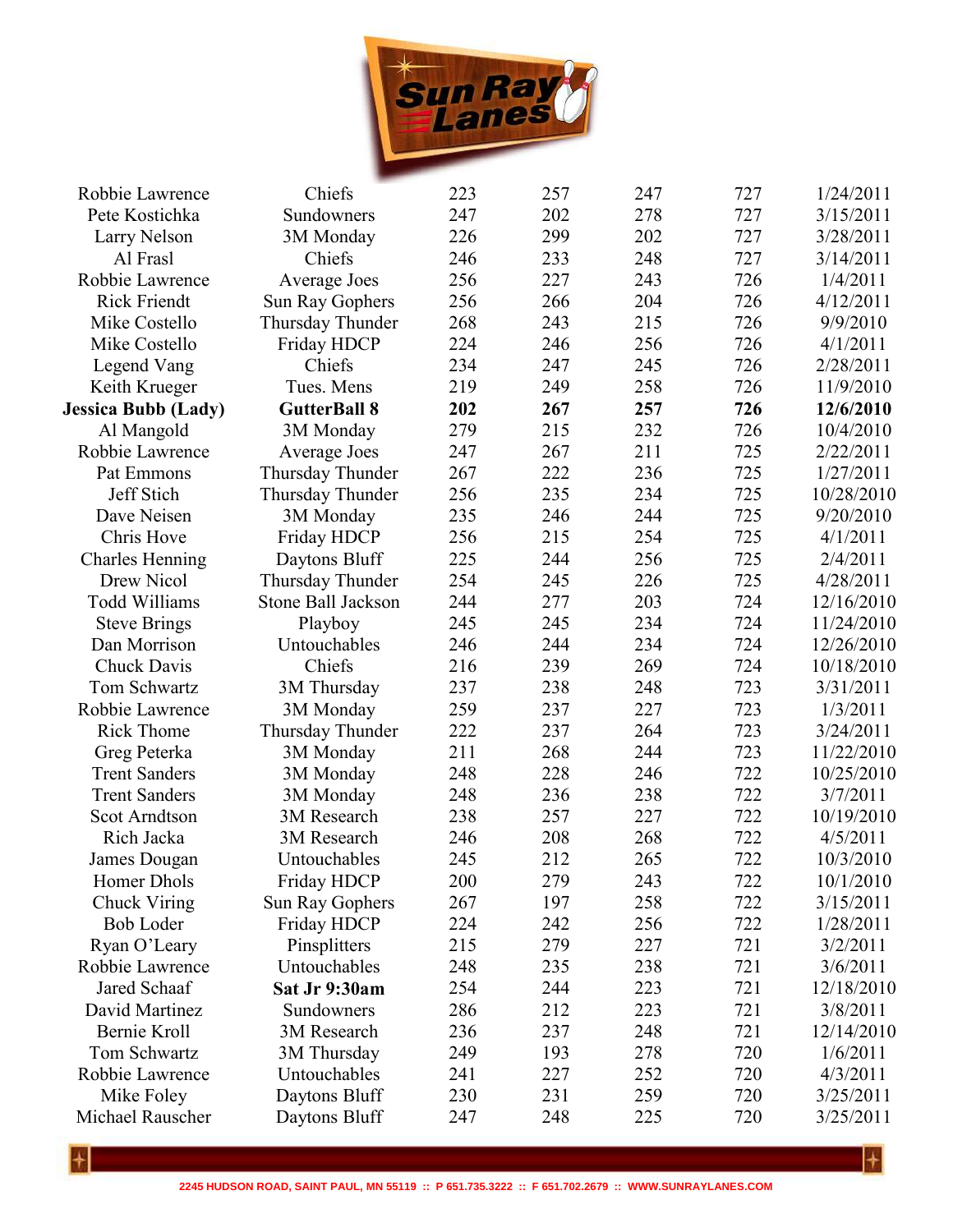

| Larry Nelson           | Sun Ray Gophers      | 259 | 232 | 229 | 720 | 2/1/2011   |
|------------------------|----------------------|-----|-----|-----|-----|------------|
| Hunter Vonwald         | Sundowners           | 214 | 239 | 267 | 720 | 11/2/2010  |
| <b>Bob Pexton</b>      | Sundowners           | 224 | 249 | 247 | 720 | 2/22/2011  |
| <b>Steve Christen</b>  | Friday HDCP          | 279 | 248 | 192 | 719 | 12/17/2010 |
| Robbie Lawrence        | Friday HDCP          | 248 | 235 | 236 | 719 | 9/3/2010   |
| Robbie Lawrence        | Average Joes         | 228 | 212 | 279 | 719 | 3/22/2011  |
| <b>Rick Thome</b>      | Thursday Thunder     | 233 | 265 | 221 | 719 | 3/3/2011   |
| Nick Lopez             | Daytons Bluff        | 258 | 193 | 268 | 719 | 12/3/2010  |
| Cory Mundahl           | Sun Ray Gophers      | 226 | 236 | 257 | 719 | 11/2/2010  |
| <b>Trent Sanders</b>   | 3M Monday            | 259 | 245 | 214 | 718 | 9/27/2010  |
| Tim Cahill             | 3M Research          | 247 | 247 | 224 | 718 | 2/8/2011   |
| <b>Scott Persons</b>   | Pinsplitters         | 213 | 257 | 248 | 718 | 3/23/2011  |
| Robbie Lawrence        | Untouchables         | 258 | 234 | 226 | 718 | 10/3/2010  |
| Rick Jorgensen         | Sundowners           | 290 | 202 | 226 | 718 | 9/21/2010  |
| Pete Kostichka         | Sundowners           | 196 | 277 | 245 | 718 | 3/8/2011   |
| Larry Nelson           | 3M Research          | 237 | 245 | 236 | 718 | 11/2/2010  |
| Larry Nelson           | 3M Research          | 236 | 249 | 233 | 718 | 2/15/2011  |
| Jim Rubbelke           | Friday HDCP          | 226 | 267 | 225 | 718 | 1/28/2011  |
| James Dougan           | Sundowners           | 256 | 236 | 226 | 718 | 11/16/2010 |
| Dana Stevens           | 3M Monday            | 235 | 213 | 270 | 718 | 2/21/2011  |
| <b>Trent Sanders</b>   | 3M Monday            | 201 | 267 | 249 | 717 | 10/11/2010 |
| <b>Steve Diorio</b>    | Chiefs               | 235 | 245 | 237 | 717 | 2/7/2011   |
| Robert Swercinski      | Pinsplitters         | 246 | 257 | 214 | 717 | 12/8/2010  |
| <b>Randy Danielson</b> | Daytons Bluff        | 225 | 300 | 192 | 717 | 3/25/2011  |
| Mark Hegrenes          | Daytons Bluff        | 235 | 204 | 278 | 717 | 4/15/2011  |
| John Smetana           | 3M Research          | 236 | 246 | 235 | 717 | 2/1/2011   |
| Joel Westfield         | 3M Thursday          | 213 | 227 | 277 | 717 | 1/27/2011  |
| Homer Dhols            | Friday HDCP          | 248 | 222 | 247 | 717 | 10/8/2010  |
| Greg Peterka           | 3M Monday            | 258 | 201 | 258 | 717 | 3/28/2011  |
| <b>Dustin Dhols</b>    | 3M Monday            | 221 | 278 | 208 | 717 | 10/4/2010  |
| <b>Bob Jennings</b>    | Average Joes         | 268 | 267 | 182 | 717 | 1/25/2011  |
| Dan Stluka             | Chiefs               | 226 | 237 | 254 | 717 | 4/18/2011  |
| David Martinez         | Sundowners           | 277 | 227 | 213 | 717 | 4/19/2011  |
| Shane Sipma            | Sundowners           | 234 | 226 | 256 | 716 | 10/26/2010 |
| Ryan O'Leary           | Pinsplitters         | 244 | 215 | 257 | 716 | 4/6/2011   |
| Robbie Lawrence        | <b>Average Joes</b>  | 213 | 237 | 266 | 716 | 2/8/2011   |
| Rick Lathrop           | Daytons Bluff        | 227 | 221 | 268 | 716 | 4/1/2011   |
| Mike Costello          | Thursday Thunder     | 257 | 248 | 211 | 716 | 11/4/2010  |
| Matt Cournoyer         | Thursday Thunder     | 236 | 267 | 213 | 716 | 3/3/2011   |
| Mark Schwartzbauer     | Daytons Bluff        | 269 | 183 | 264 | 716 | 10/15/2010 |
| Keith Barnett          | Thursday Thunder     | 266 | 226 | 224 | 716 | 3/3/2011   |
| Jeff Nicol             | <b>Sunday Saints</b> | 201 | 249 | 266 | 716 | 10/10/2010 |
| Duane Heil             | Pinsplitters         | 204 | 274 | 238 | 716 | 1/19/2011  |
| Drew Nicol             | Pinsplitters         | 241 | 258 | 217 | 716 | 11/17/2010 |
|                        |                      |     |     |     |     |            |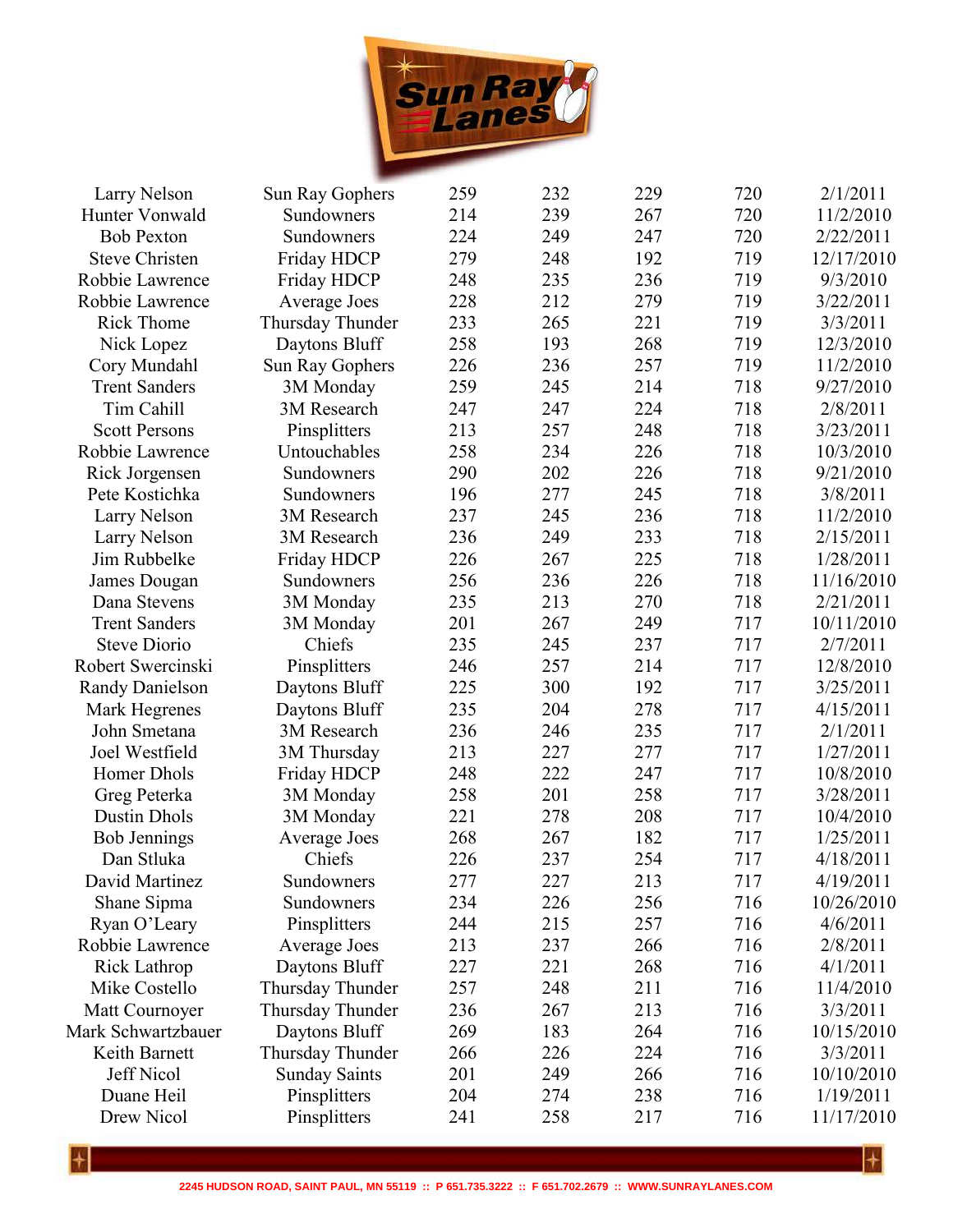

| Dave Neisen           | 3M Monday            | 268 | 265 | 183 | 716 | 2/14/2011  |
|-----------------------|----------------------|-----|-----|-----|-----|------------|
| Craig Gardner         | Sun Ray Gophers      | 245 | 236 | 235 | 716 | 4/5/2011   |
| Chris Fuller          | Sundowners           | 217 | 253 | 246 | 716 | 2/15/2011  |
| <b>Scott Persons</b>  | Pinsplitters         | 247 | 223 | 245 | 715 | 10/6/2010  |
| <b>Scot Arndtson</b>  | 3M Research          | 289 | 198 | 228 | 715 | 2/8/2011   |
| Robbie Lawrence       | Average Joes         | 259 | 243 | 223 | 715 | 3/1/2011   |
| <b>Rick Benscoter</b> | Sun Ray Gophers      | 244 | 224 | 247 | 715 | 3/1/2011   |
| Larry Nelson          | 3M Monday            | 234 | 246 | 235 | 715 | 12/13/2010 |
| Larry Nelson          | Sun Ray Gophers      | 258 | 211 | 246 | 715 | 3/22/2011  |
| Kevin Heil            | Pinsplitters         | 213 | 279 | 223 | 715 | 11/24/2010 |
| David Martinez        | 3M Monday            | 211 | 246 | 258 | 715 | 1/3/2011   |
| <b>Andy Yates</b>     | Chiefs               | 244 | 236 | 235 | 715 | 2/28/2011  |
| Tom Schwartz          | 3M Thursday          | 244 | 264 | 206 | 714 | 12/30/2010 |
| <b>Steve Roarke</b>   | Thursday Thunder     | 214 | 235 | 265 | 714 | 2/3/2011   |
| Robbie Lawrence       | Mixed Up Doubles     | 223 | 214 | 277 | 714 | 11/21/2010 |
| Matt Svidron          | Tues Mens            | 255 | 222 | 237 | 714 | 1/4/2011   |
| Matt Krug             | Sun Ray Gophers      | 257 | 235 | 222 | 714 | 1/18/2011  |
| Dave Peterson         | 3M Research          | 245 | 246 | 223 | 714 | 3/29/2011  |
| Robbie Lawrence       | Untouchables         | 257 | 239 | 217 | 713 | 12/12/2010 |
| Jim Rieck             | Thursday Thunder     | 223 | 221 | 269 | 713 | 11/4/2010  |
| Homer Dhols           | Friday HDCP          | 256 | 211 | 246 | 713 | 9/10/2010  |
| <b>Dustin Dhols</b>   | 3M Monday            | 221 | 213 | 279 | 713 | 2/14/2011  |
| Art Scheunemann       | 3M Monday            | 211 | 246 | 256 | 713 | 1/31/2011  |
| Ryan O'Leary          | Pinsplitters         | 223 | 247 | 242 | 712 | 10/20/2010 |
| Robbie Lawrence       | Mixed Up Doubles     | 195 | 239 | 278 | 712 | 10/24/2010 |
| <b>Rick Benscoter</b> | Sun Ray Gophers      | 258 | 247 | 207 | 712 | 2/8/2011   |
| Dan Persons           | Pinsplitters         | 243 | 257 | 212 | 712 | 11/17/2010 |
| Dan Persons           | Sun Ray Gophers      | 230 | 277 | 205 | 712 | 11/30/2010 |
| Bernie Kroll          | 3M Research          | 247 | 244 | 221 | 712 | 1/4/2011   |
| Robbie Lawrence       | Chiefs               | 247 | 224 | 240 | 711 | 2/21/2011  |
| Jim Barton            | Thursday Thunder     | 259 | 193 | 259 | 711 | 2/17/2011  |
| Jerry Miller          | 3M Research          | 237 | 186 | 288 | 711 | 12/14/2010 |
| David Hintze          | <b>Sunday Saints</b> | 223 | 259 | 229 | 711 | 12/19/2010 |
| Tony Vruno            | Tues Mens            | 255 | 254 | 201 | 710 | 3/15/2011  |
| <b>Steve Dudek</b>    | Friday Mixed         | 218 | 257 | 235 | 710 | 2/11/2011  |
| <b>Scott Lebow</b>    | 3M Thursday          | 247 | 237 | 226 | 710 | 1/27/2011  |
| Robbie Lawrence       | 3M Monday            | 215 | 238 | 257 | 710 | 1/17/2011  |
| Rick Hennagir         | Chiefs               | 260 | 214 | 236 | 710 | 2/14/2011  |
| Mark Peterson         | Mixed Up Doubles     | 237 | 226 | 247 | 710 | 3/27/2011  |
| Larry Nelson          | 3M Research          | 241 | 200 | 269 | 710 | 11/9/2010  |
| Keith Krueger         | <b>Tuesday Mens</b>  | 257 | 227 | 226 | 710 | 10/5/2010  |
| Don Kiserow SR        | Sundowners           | 214 | 259 | 237 | 710 | 2/15/2011  |
| Denny Lamm            | Playboy              | 233 | 258 | 219 | 710 | 11/24/2010 |
| David Martinez        | Sundowners           | 248 | 257 | 205 | 710 | 4/5/2011   |
|                       |                      |     |     |     |     |            |

 $\overline{\mathcal{L}}$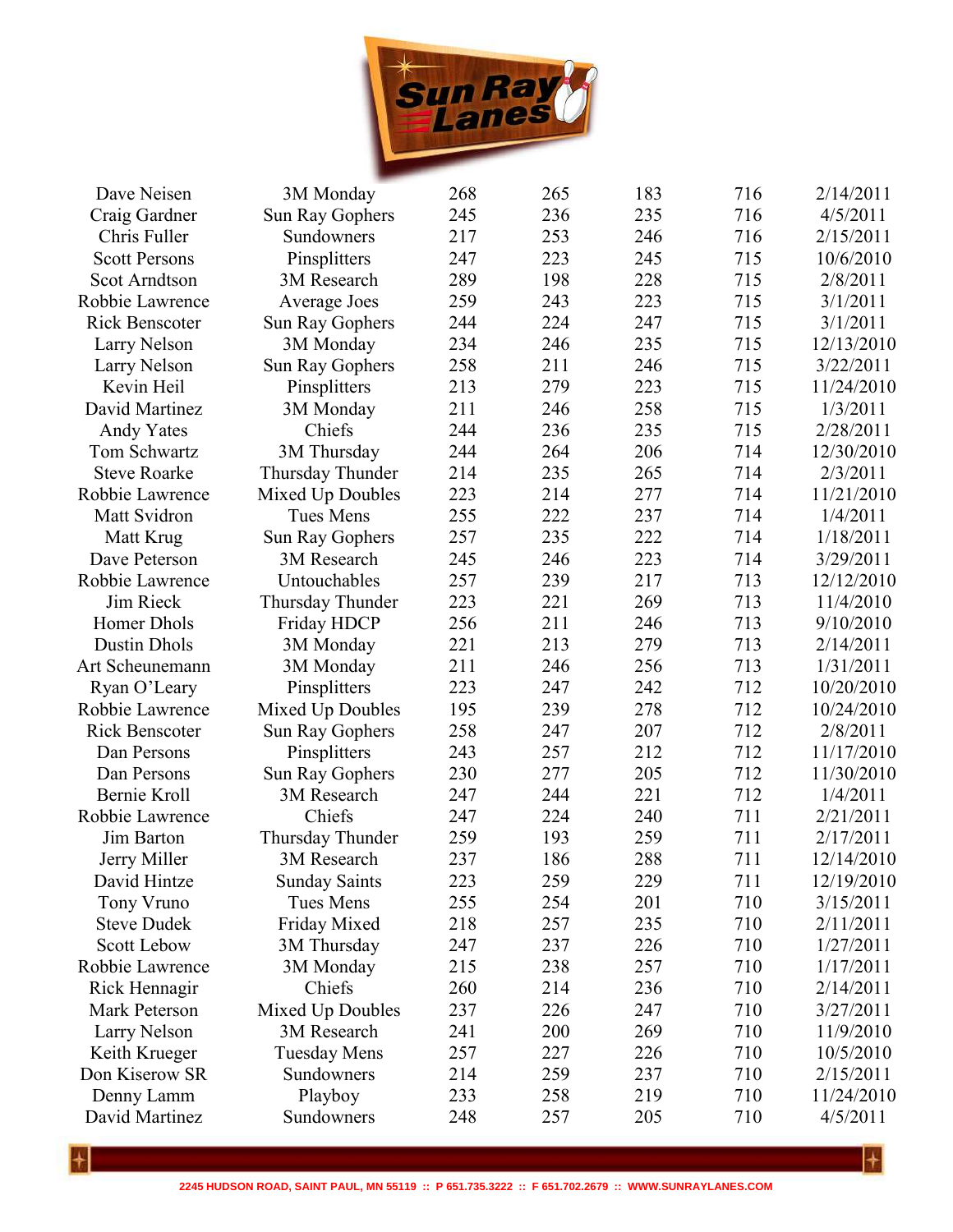

| Chad Dornfeld           | Chiefs               | 266 | 236 | 208 | 710 | 12/13/2010 |
|-------------------------|----------------------|-----|-----|-----|-----|------------|
| <b>Travis Wright</b>    | Chiefs               | 246 | 239 | 224 | 709 | 1/24/2011  |
| Tom Schwartz            | 3M Thursday          | 192 | 260 | 257 | 709 | 3/24/2011  |
| Tim Mitchell            | Thursday Thunder     | 258 | 216 | 235 | 709 | 1/20/2011  |
| Robbie Lawrence         | Friday HDCP          | 217 | 234 | 258 | 709 | 4/8/2011   |
| Kevin Ek                | Playboy              | 257 | 215 | 237 | 709 | 3/16/2011  |
| David Martinez          | Sundowners           | 259 | 235 | 215 | 709 | 1/4/2011   |
| David Martinez          | Sundowners           | 236 | 227 | 246 | 709 | 1/25/2011  |
| <b>Bob Husnick</b>      | Chiefs               | 256 | 255 | 198 | 709 | 4/11/2011  |
| Ryan O'Leary            | Pinsplitters         | 239 | 279 | 190 | 708 | 12/15/2010 |
| Pete Kostichka          | Sundowners           | 206 | 257 | 245 | 708 | 4/5/2011   |
| Mike Costello           | Thursday Thunder     | 248 | 244 | 216 | 708 | 12/30/2010 |
| Greg Knack              | Pinsplitters         | 247 | 227 | 234 | 708 | 2/23/2011  |
| Tim Alexander           | <b>Sunday Saints</b> | 246 | 235 | 226 | 707 | 1/30/2011  |
| Robbie Lawrence         | 3M Monday            | 213 | 247 | 247 | 707 | 10/18/2010 |
| Robbie Lawrence         | Chiefs               | 251 | 245 | 211 | 707 | 1/3/2011   |
| Robbie Lawrence         | 3M Monday            | 247 | 212 | 248 | 707 | 3/14/2011  |
| David Martinez          | 3M Monday            | 269 | 238 | 200 | 707 | 12/13/2010 |
| David Martinez          | Sundowners           | 258 | 194 | 255 | 707 | 2/22/2011  |
| Dave Raprager           | Playboy              | 203 | 257 | 247 | 707 | 3/9/2011   |
| Chuck Krumenauer        | 3M Research          | 215 | 279 | 213 | 707 | 2/15/2011  |
| <b>Bob Brunsell</b>     | 3M Monday            | 246 | 203 | 258 | 707 | 3/14/2011  |
| Vern Bolle              | Friday Mixed         | 256 | 237 | 213 | 706 | 3/25/2011  |
| Tony Vruno              | <b>Tuesday Mens</b>  | 269 | 223 | 214 | 706 | 10/19/2010 |
| <b>Tony Kippels</b>     | Chiefs               | 223 | 249 | 234 | 706 | 2/7/2011   |
| Ryan O'Leary            | Pinsplitters         | 245 | 214 | 247 | 706 | 3/23/2011  |
| Ron Borst               | 3M Research          | 243 | 246 | 217 | 706 | 10/5/2010  |
| Richie Knack            | Playboy              | 234 | 235 | 237 | 706 | 10/27/2010 |
| Nick Siebenaler         | Thursday Thunder     | 226 | 211 | 269 | 706 | 3/3/2011   |
| Mike Finnigan           | Daytons Bluff        | 227 | 224 | 255 | 706 | 1/28/2011  |
| Leo Horbach             | Thursday Thunder     | 266 | 203 | 237 | 706 | 11/18/2010 |
| Larry Nelson            | 3M Monday            | 217 | 211 | 278 | 706 | 3/7/2011   |
| Kevin Huset             | Chiefs               | 246 | 238 | 222 | 706 | 2/7/2011   |
| Homer Dhols             | Friday HDCP          | 247 | 247 | 212 | 706 | 2/18/2011  |
| <b>Grant Barnett</b>    | Thursday Thunder     | 237 | 236 | 233 | 706 | 3/3/2011   |
| Drew Nicol              | <b>Sunday Saints</b> | 238 | 224 | 244 | 706 | 3/27/2011  |
| <b>Troy Sumner SR</b>   | Chiefs               | 289 | 180 | 236 | 705 | 3/21/2011  |
| Tim Cahill              | 3M Research          | 245 | 194 | 266 | 705 | 3/15/2011  |
| Robbie Lawrence         | Untouchables         | 200 | 239 | 266 | 705 | 1/23/2011  |
| Mike Finnigan           | Daytons Bluff        | 246 | 234 | 225 | 705 | 11/5/2010  |
| Kevin Ek                | Playboy              | 232 | 247 | 226 | 705 | 2/16/2011  |
| Jim Rieck               | Thursday Thunder     | 202 | 245 | 258 | 705 | 2/3/2011   |
| Dan Hintze              | Thursday Thunder     | 243 | 231 | 231 | 705 | 12/16/2010 |
| <b>Steve Capistrant</b> | Mixed Up Doubles     | 190 | 268 | 246 | 704 | 8/29/2010  |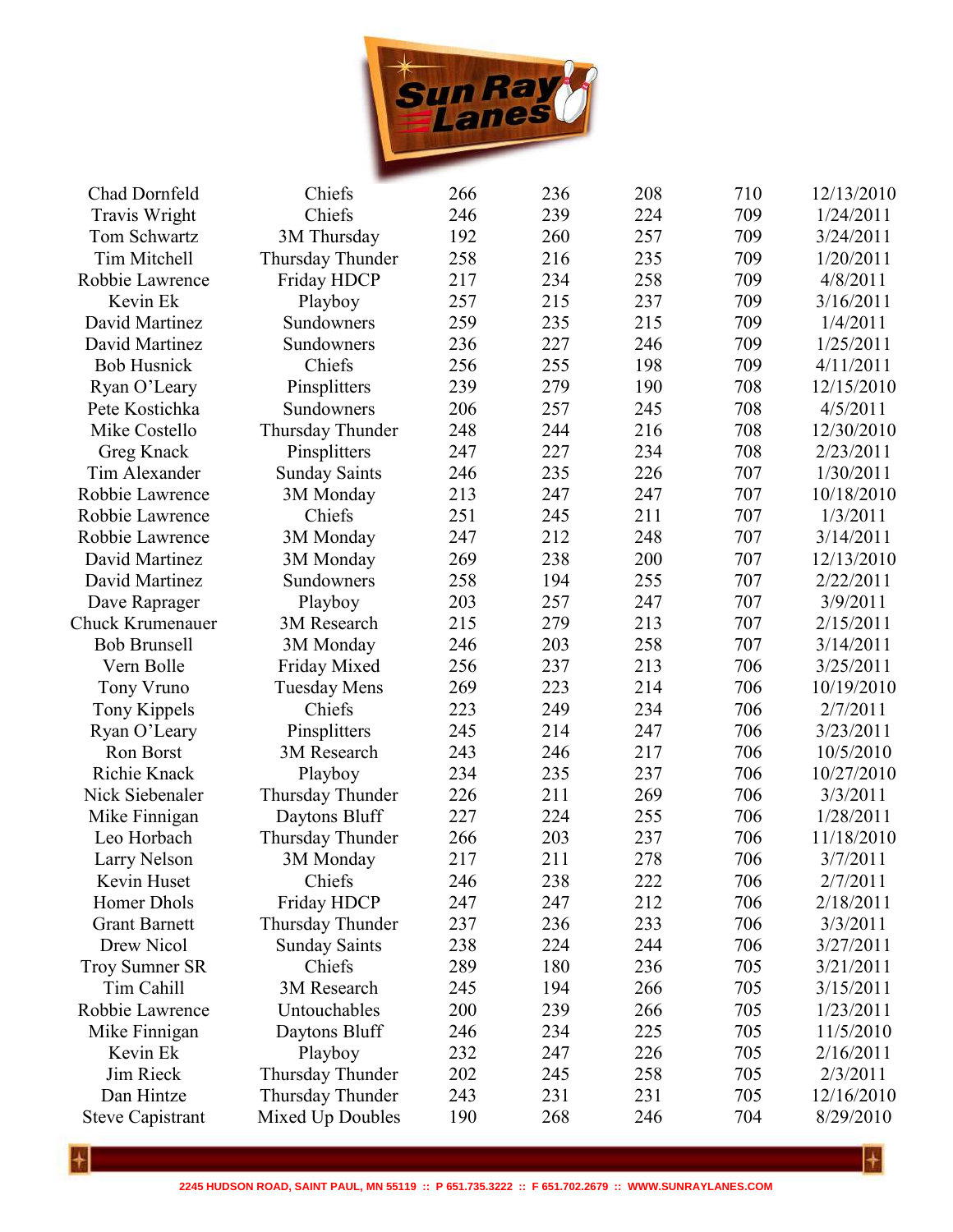

| 231<br>237<br>236<br>704<br>2/28/2011<br>Robbie Lawrence<br>3M Monday<br>200<br>Thursday Thunder<br>276<br>228<br>10/21/2010<br>Pat Emmons<br>704<br>224<br>Thursday Thunder<br>276<br>204<br>704<br>2/24/2011<br>Matt Cournoyer<br>186<br>263<br>255<br>704<br>Larry Nelson<br>3M Research<br>3/8/2011<br>209<br>249<br>246<br>704<br>1/16/2011<br>Ken Smieja<br>Mixed Up Doubles<br>226<br>213<br>265<br>704<br>1/13/2011<br>Thursday Thunder<br>Jerry Anderson<br>285<br>204<br>215<br>704<br>12/14/2010<br>Dave Peterson<br>3M Research<br>258<br>249<br>197<br>Andrew Gibson<br>Sat Jrs 9:30am<br>704<br>2/19/2011<br>193<br>256<br>255<br>9/3/2010<br>Al Frasl<br>Friday HDCP<br>704<br>216<br>243<br>703<br><b>Troy Mann</b><br>244<br>11/16/2010<br>Sundowners<br>Scott Altobelli<br>247<br>233<br>223<br>703<br>1/2/2011<br><b>Sunday Saints</b><br>249<br>244<br>703<br>Mike Benscoter<br>Sun Ray Gophers<br>210<br>2/8/2011<br>185<br>231<br>287<br>703<br>12/1/2010<br>Joe Schaaf<br>Pinsplitters<br>247<br>203<br>253<br>703<br>Jeff Henry<br>Friday HDCP<br>10/29/2010<br>222<br>213<br>268<br>703<br>2/10/2011<br>Gregg Loff<br>3M Thursday<br>232<br>245<br>703<br>4/14/2011<br><b>Grant Barnett</b><br>Thursday Thunder<br>226<br>268<br>222<br>213<br>703<br>Dan Anderson<br>3M Research<br>3/1/2011<br>Chris Fuller<br>244<br>246<br>703<br>4/5/2011<br>Sundowners<br>213<br>Thursday Thunder<br>194<br>257<br>252<br>703<br>4/7/2011<br><b>Bob Marion</b><br>258<br>253<br>192<br>703<br>Al Frasl<br>Friday HDCP<br>12/10/2010<br>244<br>212<br>246<br>702<br>2/2/2011<br><b>Steve Brings</b><br>Playboy<br>256<br>180<br>3/30/2011<br><b>Steve Brings</b><br>Playboy<br>266<br>702<br>Untouchables<br>206<br>238<br>258<br>702<br>12/12/2010<br>Shane Sipma<br>269<br>215<br>218<br>702<br>9/21/2010<br>Robbie Lawrence<br>Average Joes<br>Mike Wells<br>182<br>256<br>702<br>3/15/2011<br>Sun Ray Gophers<br>264<br>215<br>224<br>702<br>11/16/2010<br>Leon Schommer<br>Sun Ray Gophers<br>263<br>236<br>232<br>702<br>234<br>11/22/2010<br>Legend Vang<br>Chiefs<br>245<br>222<br>702<br>4/13/2011<br>Kevin Heil<br>Pinsplitters<br>235<br><b>Grant Barnett</b><br>269<br>218<br>215<br>702<br>1/6/2011<br>Thursday Thunder<br>225<br>701<br><b>Steve Borgan SR</b><br>Mixed Up Doubles<br>279<br>197<br>1/2/2011<br>268<br>Ron Steelman<br>Stone Ball Jackson<br>192<br>241<br>701<br>3/31/2011<br>Chiefs<br>222<br>235<br>701<br>Robbie Lawrence<br>244<br>11/8/2010<br>225<br>Friday HDCP<br>268<br>211<br>701<br>12/17/2010<br>Robbie Lawrence<br>238<br>228<br>235<br>701<br>3/4/2011<br><b>Randy Danielson</b><br>Daytons Bluff<br>205<br>Mixed Up Doubles<br>247<br>249<br>701<br>2/13/2011<br>Ken Smieja<br>239<br>Jim Nelson<br>Thursday Thunder<br>236<br>701<br>10/7/2010<br>226<br>214<br>242<br>245<br>701<br>Jim Barton<br>Thursday Thunder<br>11/18/2010<br>Herb Johnson<br>3M Monday<br>209<br>268<br>224<br>701<br>9/20/2010<br>David Martinez<br>Sundowners<br>234<br>211<br>256<br>701<br>11/2/2010<br>215<br>701<br>Sundowners<br>243<br>243<br><b>Bob Pexton</b><br>3/1/2011<br><b>Anthony Hunt</b><br>203<br>287<br>211<br>701<br>Sat Jrs 9:30am<br>3/19/2011<br>Rod Toft<br>198<br>247<br>700<br>3M Monday<br>255<br>2/7/2011<br>700<br>Robbie Lawrence<br>3M Monday<br>268<br>173<br>259<br>2/14/2011 | <b>Steve Brings</b> | Playboy | 236 | 258 | 210 | 704 | 2/23/2011 |
|------------------------------------------------------------------------------------------------------------------------------------------------------------------------------------------------------------------------------------------------------------------------------------------------------------------------------------------------------------------------------------------------------------------------------------------------------------------------------------------------------------------------------------------------------------------------------------------------------------------------------------------------------------------------------------------------------------------------------------------------------------------------------------------------------------------------------------------------------------------------------------------------------------------------------------------------------------------------------------------------------------------------------------------------------------------------------------------------------------------------------------------------------------------------------------------------------------------------------------------------------------------------------------------------------------------------------------------------------------------------------------------------------------------------------------------------------------------------------------------------------------------------------------------------------------------------------------------------------------------------------------------------------------------------------------------------------------------------------------------------------------------------------------------------------------------------------------------------------------------------------------------------------------------------------------------------------------------------------------------------------------------------------------------------------------------------------------------------------------------------------------------------------------------------------------------------------------------------------------------------------------------------------------------------------------------------------------------------------------------------------------------------------------------------------------------------------------------------------------------------------------------------------------------------------------------------------------------------------------------------------------------------------------------------------------------------------------------------------------------------------------------------------------------------------------------------------------------------------------------------------------------------------------------------------------------------------------------------------------------------------------------------------------------------------------------------------------------------------------------------------------------------------------------------------------------------------------------------------------------------------------------------------------------------------------------------------------------------------|---------------------|---------|-----|-----|-----|-----|-----------|
|                                                                                                                                                                                                                                                                                                                                                                                                                                                                                                                                                                                                                                                                                                                                                                                                                                                                                                                                                                                                                                                                                                                                                                                                                                                                                                                                                                                                                                                                                                                                                                                                                                                                                                                                                                                                                                                                                                                                                                                                                                                                                                                                                                                                                                                                                                                                                                                                                                                                                                                                                                                                                                                                                                                                                                                                                                                                                                                                                                                                                                                                                                                                                                                                                                                                                                                                                      |                     |         |     |     |     |     |           |
|                                                                                                                                                                                                                                                                                                                                                                                                                                                                                                                                                                                                                                                                                                                                                                                                                                                                                                                                                                                                                                                                                                                                                                                                                                                                                                                                                                                                                                                                                                                                                                                                                                                                                                                                                                                                                                                                                                                                                                                                                                                                                                                                                                                                                                                                                                                                                                                                                                                                                                                                                                                                                                                                                                                                                                                                                                                                                                                                                                                                                                                                                                                                                                                                                                                                                                                                                      |                     |         |     |     |     |     |           |
|                                                                                                                                                                                                                                                                                                                                                                                                                                                                                                                                                                                                                                                                                                                                                                                                                                                                                                                                                                                                                                                                                                                                                                                                                                                                                                                                                                                                                                                                                                                                                                                                                                                                                                                                                                                                                                                                                                                                                                                                                                                                                                                                                                                                                                                                                                                                                                                                                                                                                                                                                                                                                                                                                                                                                                                                                                                                                                                                                                                                                                                                                                                                                                                                                                                                                                                                                      |                     |         |     |     |     |     |           |
|                                                                                                                                                                                                                                                                                                                                                                                                                                                                                                                                                                                                                                                                                                                                                                                                                                                                                                                                                                                                                                                                                                                                                                                                                                                                                                                                                                                                                                                                                                                                                                                                                                                                                                                                                                                                                                                                                                                                                                                                                                                                                                                                                                                                                                                                                                                                                                                                                                                                                                                                                                                                                                                                                                                                                                                                                                                                                                                                                                                                                                                                                                                                                                                                                                                                                                                                                      |                     |         |     |     |     |     |           |
|                                                                                                                                                                                                                                                                                                                                                                                                                                                                                                                                                                                                                                                                                                                                                                                                                                                                                                                                                                                                                                                                                                                                                                                                                                                                                                                                                                                                                                                                                                                                                                                                                                                                                                                                                                                                                                                                                                                                                                                                                                                                                                                                                                                                                                                                                                                                                                                                                                                                                                                                                                                                                                                                                                                                                                                                                                                                                                                                                                                                                                                                                                                                                                                                                                                                                                                                                      |                     |         |     |     |     |     |           |
|                                                                                                                                                                                                                                                                                                                                                                                                                                                                                                                                                                                                                                                                                                                                                                                                                                                                                                                                                                                                                                                                                                                                                                                                                                                                                                                                                                                                                                                                                                                                                                                                                                                                                                                                                                                                                                                                                                                                                                                                                                                                                                                                                                                                                                                                                                                                                                                                                                                                                                                                                                                                                                                                                                                                                                                                                                                                                                                                                                                                                                                                                                                                                                                                                                                                                                                                                      |                     |         |     |     |     |     |           |
|                                                                                                                                                                                                                                                                                                                                                                                                                                                                                                                                                                                                                                                                                                                                                                                                                                                                                                                                                                                                                                                                                                                                                                                                                                                                                                                                                                                                                                                                                                                                                                                                                                                                                                                                                                                                                                                                                                                                                                                                                                                                                                                                                                                                                                                                                                                                                                                                                                                                                                                                                                                                                                                                                                                                                                                                                                                                                                                                                                                                                                                                                                                                                                                                                                                                                                                                                      |                     |         |     |     |     |     |           |
|                                                                                                                                                                                                                                                                                                                                                                                                                                                                                                                                                                                                                                                                                                                                                                                                                                                                                                                                                                                                                                                                                                                                                                                                                                                                                                                                                                                                                                                                                                                                                                                                                                                                                                                                                                                                                                                                                                                                                                                                                                                                                                                                                                                                                                                                                                                                                                                                                                                                                                                                                                                                                                                                                                                                                                                                                                                                                                                                                                                                                                                                                                                                                                                                                                                                                                                                                      |                     |         |     |     |     |     |           |
|                                                                                                                                                                                                                                                                                                                                                                                                                                                                                                                                                                                                                                                                                                                                                                                                                                                                                                                                                                                                                                                                                                                                                                                                                                                                                                                                                                                                                                                                                                                                                                                                                                                                                                                                                                                                                                                                                                                                                                                                                                                                                                                                                                                                                                                                                                                                                                                                                                                                                                                                                                                                                                                                                                                                                                                                                                                                                                                                                                                                                                                                                                                                                                                                                                                                                                                                                      |                     |         |     |     |     |     |           |
|                                                                                                                                                                                                                                                                                                                                                                                                                                                                                                                                                                                                                                                                                                                                                                                                                                                                                                                                                                                                                                                                                                                                                                                                                                                                                                                                                                                                                                                                                                                                                                                                                                                                                                                                                                                                                                                                                                                                                                                                                                                                                                                                                                                                                                                                                                                                                                                                                                                                                                                                                                                                                                                                                                                                                                                                                                                                                                                                                                                                                                                                                                                                                                                                                                                                                                                                                      |                     |         |     |     |     |     |           |
|                                                                                                                                                                                                                                                                                                                                                                                                                                                                                                                                                                                                                                                                                                                                                                                                                                                                                                                                                                                                                                                                                                                                                                                                                                                                                                                                                                                                                                                                                                                                                                                                                                                                                                                                                                                                                                                                                                                                                                                                                                                                                                                                                                                                                                                                                                                                                                                                                                                                                                                                                                                                                                                                                                                                                                                                                                                                                                                                                                                                                                                                                                                                                                                                                                                                                                                                                      |                     |         |     |     |     |     |           |
|                                                                                                                                                                                                                                                                                                                                                                                                                                                                                                                                                                                                                                                                                                                                                                                                                                                                                                                                                                                                                                                                                                                                                                                                                                                                                                                                                                                                                                                                                                                                                                                                                                                                                                                                                                                                                                                                                                                                                                                                                                                                                                                                                                                                                                                                                                                                                                                                                                                                                                                                                                                                                                                                                                                                                                                                                                                                                                                                                                                                                                                                                                                                                                                                                                                                                                                                                      |                     |         |     |     |     |     |           |
|                                                                                                                                                                                                                                                                                                                                                                                                                                                                                                                                                                                                                                                                                                                                                                                                                                                                                                                                                                                                                                                                                                                                                                                                                                                                                                                                                                                                                                                                                                                                                                                                                                                                                                                                                                                                                                                                                                                                                                                                                                                                                                                                                                                                                                                                                                                                                                                                                                                                                                                                                                                                                                                                                                                                                                                                                                                                                                                                                                                                                                                                                                                                                                                                                                                                                                                                                      |                     |         |     |     |     |     |           |
|                                                                                                                                                                                                                                                                                                                                                                                                                                                                                                                                                                                                                                                                                                                                                                                                                                                                                                                                                                                                                                                                                                                                                                                                                                                                                                                                                                                                                                                                                                                                                                                                                                                                                                                                                                                                                                                                                                                                                                                                                                                                                                                                                                                                                                                                                                                                                                                                                                                                                                                                                                                                                                                                                                                                                                                                                                                                                                                                                                                                                                                                                                                                                                                                                                                                                                                                                      |                     |         |     |     |     |     |           |
|                                                                                                                                                                                                                                                                                                                                                                                                                                                                                                                                                                                                                                                                                                                                                                                                                                                                                                                                                                                                                                                                                                                                                                                                                                                                                                                                                                                                                                                                                                                                                                                                                                                                                                                                                                                                                                                                                                                                                                                                                                                                                                                                                                                                                                                                                                                                                                                                                                                                                                                                                                                                                                                                                                                                                                                                                                                                                                                                                                                                                                                                                                                                                                                                                                                                                                                                                      |                     |         |     |     |     |     |           |
|                                                                                                                                                                                                                                                                                                                                                                                                                                                                                                                                                                                                                                                                                                                                                                                                                                                                                                                                                                                                                                                                                                                                                                                                                                                                                                                                                                                                                                                                                                                                                                                                                                                                                                                                                                                                                                                                                                                                                                                                                                                                                                                                                                                                                                                                                                                                                                                                                                                                                                                                                                                                                                                                                                                                                                                                                                                                                                                                                                                                                                                                                                                                                                                                                                                                                                                                                      |                     |         |     |     |     |     |           |
|                                                                                                                                                                                                                                                                                                                                                                                                                                                                                                                                                                                                                                                                                                                                                                                                                                                                                                                                                                                                                                                                                                                                                                                                                                                                                                                                                                                                                                                                                                                                                                                                                                                                                                                                                                                                                                                                                                                                                                                                                                                                                                                                                                                                                                                                                                                                                                                                                                                                                                                                                                                                                                                                                                                                                                                                                                                                                                                                                                                                                                                                                                                                                                                                                                                                                                                                                      |                     |         |     |     |     |     |           |
|                                                                                                                                                                                                                                                                                                                                                                                                                                                                                                                                                                                                                                                                                                                                                                                                                                                                                                                                                                                                                                                                                                                                                                                                                                                                                                                                                                                                                                                                                                                                                                                                                                                                                                                                                                                                                                                                                                                                                                                                                                                                                                                                                                                                                                                                                                                                                                                                                                                                                                                                                                                                                                                                                                                                                                                                                                                                                                                                                                                                                                                                                                                                                                                                                                                                                                                                                      |                     |         |     |     |     |     |           |
|                                                                                                                                                                                                                                                                                                                                                                                                                                                                                                                                                                                                                                                                                                                                                                                                                                                                                                                                                                                                                                                                                                                                                                                                                                                                                                                                                                                                                                                                                                                                                                                                                                                                                                                                                                                                                                                                                                                                                                                                                                                                                                                                                                                                                                                                                                                                                                                                                                                                                                                                                                                                                                                                                                                                                                                                                                                                                                                                                                                                                                                                                                                                                                                                                                                                                                                                                      |                     |         |     |     |     |     |           |
|                                                                                                                                                                                                                                                                                                                                                                                                                                                                                                                                                                                                                                                                                                                                                                                                                                                                                                                                                                                                                                                                                                                                                                                                                                                                                                                                                                                                                                                                                                                                                                                                                                                                                                                                                                                                                                                                                                                                                                                                                                                                                                                                                                                                                                                                                                                                                                                                                                                                                                                                                                                                                                                                                                                                                                                                                                                                                                                                                                                                                                                                                                                                                                                                                                                                                                                                                      |                     |         |     |     |     |     |           |
|                                                                                                                                                                                                                                                                                                                                                                                                                                                                                                                                                                                                                                                                                                                                                                                                                                                                                                                                                                                                                                                                                                                                                                                                                                                                                                                                                                                                                                                                                                                                                                                                                                                                                                                                                                                                                                                                                                                                                                                                                                                                                                                                                                                                                                                                                                                                                                                                                                                                                                                                                                                                                                                                                                                                                                                                                                                                                                                                                                                                                                                                                                                                                                                                                                                                                                                                                      |                     |         |     |     |     |     |           |
|                                                                                                                                                                                                                                                                                                                                                                                                                                                                                                                                                                                                                                                                                                                                                                                                                                                                                                                                                                                                                                                                                                                                                                                                                                                                                                                                                                                                                                                                                                                                                                                                                                                                                                                                                                                                                                                                                                                                                                                                                                                                                                                                                                                                                                                                                                                                                                                                                                                                                                                                                                                                                                                                                                                                                                                                                                                                                                                                                                                                                                                                                                                                                                                                                                                                                                                                                      |                     |         |     |     |     |     |           |
|                                                                                                                                                                                                                                                                                                                                                                                                                                                                                                                                                                                                                                                                                                                                                                                                                                                                                                                                                                                                                                                                                                                                                                                                                                                                                                                                                                                                                                                                                                                                                                                                                                                                                                                                                                                                                                                                                                                                                                                                                                                                                                                                                                                                                                                                                                                                                                                                                                                                                                                                                                                                                                                                                                                                                                                                                                                                                                                                                                                                                                                                                                                                                                                                                                                                                                                                                      |                     |         |     |     |     |     |           |
|                                                                                                                                                                                                                                                                                                                                                                                                                                                                                                                                                                                                                                                                                                                                                                                                                                                                                                                                                                                                                                                                                                                                                                                                                                                                                                                                                                                                                                                                                                                                                                                                                                                                                                                                                                                                                                                                                                                                                                                                                                                                                                                                                                                                                                                                                                                                                                                                                                                                                                                                                                                                                                                                                                                                                                                                                                                                                                                                                                                                                                                                                                                                                                                                                                                                                                                                                      |                     |         |     |     |     |     |           |
|                                                                                                                                                                                                                                                                                                                                                                                                                                                                                                                                                                                                                                                                                                                                                                                                                                                                                                                                                                                                                                                                                                                                                                                                                                                                                                                                                                                                                                                                                                                                                                                                                                                                                                                                                                                                                                                                                                                                                                                                                                                                                                                                                                                                                                                                                                                                                                                                                                                                                                                                                                                                                                                                                                                                                                                                                                                                                                                                                                                                                                                                                                                                                                                                                                                                                                                                                      |                     |         |     |     |     |     |           |
|                                                                                                                                                                                                                                                                                                                                                                                                                                                                                                                                                                                                                                                                                                                                                                                                                                                                                                                                                                                                                                                                                                                                                                                                                                                                                                                                                                                                                                                                                                                                                                                                                                                                                                                                                                                                                                                                                                                                                                                                                                                                                                                                                                                                                                                                                                                                                                                                                                                                                                                                                                                                                                                                                                                                                                                                                                                                                                                                                                                                                                                                                                                                                                                                                                                                                                                                                      |                     |         |     |     |     |     |           |
|                                                                                                                                                                                                                                                                                                                                                                                                                                                                                                                                                                                                                                                                                                                                                                                                                                                                                                                                                                                                                                                                                                                                                                                                                                                                                                                                                                                                                                                                                                                                                                                                                                                                                                                                                                                                                                                                                                                                                                                                                                                                                                                                                                                                                                                                                                                                                                                                                                                                                                                                                                                                                                                                                                                                                                                                                                                                                                                                                                                                                                                                                                                                                                                                                                                                                                                                                      |                     |         |     |     |     |     |           |
|                                                                                                                                                                                                                                                                                                                                                                                                                                                                                                                                                                                                                                                                                                                                                                                                                                                                                                                                                                                                                                                                                                                                                                                                                                                                                                                                                                                                                                                                                                                                                                                                                                                                                                                                                                                                                                                                                                                                                                                                                                                                                                                                                                                                                                                                                                                                                                                                                                                                                                                                                                                                                                                                                                                                                                                                                                                                                                                                                                                                                                                                                                                                                                                                                                                                                                                                                      |                     |         |     |     |     |     |           |
|                                                                                                                                                                                                                                                                                                                                                                                                                                                                                                                                                                                                                                                                                                                                                                                                                                                                                                                                                                                                                                                                                                                                                                                                                                                                                                                                                                                                                                                                                                                                                                                                                                                                                                                                                                                                                                                                                                                                                                                                                                                                                                                                                                                                                                                                                                                                                                                                                                                                                                                                                                                                                                                                                                                                                                                                                                                                                                                                                                                                                                                                                                                                                                                                                                                                                                                                                      |                     |         |     |     |     |     |           |
|                                                                                                                                                                                                                                                                                                                                                                                                                                                                                                                                                                                                                                                                                                                                                                                                                                                                                                                                                                                                                                                                                                                                                                                                                                                                                                                                                                                                                                                                                                                                                                                                                                                                                                                                                                                                                                                                                                                                                                                                                                                                                                                                                                                                                                                                                                                                                                                                                                                                                                                                                                                                                                                                                                                                                                                                                                                                                                                                                                                                                                                                                                                                                                                                                                                                                                                                                      |                     |         |     |     |     |     |           |
|                                                                                                                                                                                                                                                                                                                                                                                                                                                                                                                                                                                                                                                                                                                                                                                                                                                                                                                                                                                                                                                                                                                                                                                                                                                                                                                                                                                                                                                                                                                                                                                                                                                                                                                                                                                                                                                                                                                                                                                                                                                                                                                                                                                                                                                                                                                                                                                                                                                                                                                                                                                                                                                                                                                                                                                                                                                                                                                                                                                                                                                                                                                                                                                                                                                                                                                                                      |                     |         |     |     |     |     |           |
|                                                                                                                                                                                                                                                                                                                                                                                                                                                                                                                                                                                                                                                                                                                                                                                                                                                                                                                                                                                                                                                                                                                                                                                                                                                                                                                                                                                                                                                                                                                                                                                                                                                                                                                                                                                                                                                                                                                                                                                                                                                                                                                                                                                                                                                                                                                                                                                                                                                                                                                                                                                                                                                                                                                                                                                                                                                                                                                                                                                                                                                                                                                                                                                                                                                                                                                                                      |                     |         |     |     |     |     |           |
|                                                                                                                                                                                                                                                                                                                                                                                                                                                                                                                                                                                                                                                                                                                                                                                                                                                                                                                                                                                                                                                                                                                                                                                                                                                                                                                                                                                                                                                                                                                                                                                                                                                                                                                                                                                                                                                                                                                                                                                                                                                                                                                                                                                                                                                                                                                                                                                                                                                                                                                                                                                                                                                                                                                                                                                                                                                                                                                                                                                                                                                                                                                                                                                                                                                                                                                                                      |                     |         |     |     |     |     |           |
|                                                                                                                                                                                                                                                                                                                                                                                                                                                                                                                                                                                                                                                                                                                                                                                                                                                                                                                                                                                                                                                                                                                                                                                                                                                                                                                                                                                                                                                                                                                                                                                                                                                                                                                                                                                                                                                                                                                                                                                                                                                                                                                                                                                                                                                                                                                                                                                                                                                                                                                                                                                                                                                                                                                                                                                                                                                                                                                                                                                                                                                                                                                                                                                                                                                                                                                                                      |                     |         |     |     |     |     |           |
|                                                                                                                                                                                                                                                                                                                                                                                                                                                                                                                                                                                                                                                                                                                                                                                                                                                                                                                                                                                                                                                                                                                                                                                                                                                                                                                                                                                                                                                                                                                                                                                                                                                                                                                                                                                                                                                                                                                                                                                                                                                                                                                                                                                                                                                                                                                                                                                                                                                                                                                                                                                                                                                                                                                                                                                                                                                                                                                                                                                                                                                                                                                                                                                                                                                                                                                                                      |                     |         |     |     |     |     |           |
|                                                                                                                                                                                                                                                                                                                                                                                                                                                                                                                                                                                                                                                                                                                                                                                                                                                                                                                                                                                                                                                                                                                                                                                                                                                                                                                                                                                                                                                                                                                                                                                                                                                                                                                                                                                                                                                                                                                                                                                                                                                                                                                                                                                                                                                                                                                                                                                                                                                                                                                                                                                                                                                                                                                                                                                                                                                                                                                                                                                                                                                                                                                                                                                                                                                                                                                                                      |                     |         |     |     |     |     |           |
|                                                                                                                                                                                                                                                                                                                                                                                                                                                                                                                                                                                                                                                                                                                                                                                                                                                                                                                                                                                                                                                                                                                                                                                                                                                                                                                                                                                                                                                                                                                                                                                                                                                                                                                                                                                                                                                                                                                                                                                                                                                                                                                                                                                                                                                                                                                                                                                                                                                                                                                                                                                                                                                                                                                                                                                                                                                                                                                                                                                                                                                                                                                                                                                                                                                                                                                                                      |                     |         |     |     |     |     |           |
|                                                                                                                                                                                                                                                                                                                                                                                                                                                                                                                                                                                                                                                                                                                                                                                                                                                                                                                                                                                                                                                                                                                                                                                                                                                                                                                                                                                                                                                                                                                                                                                                                                                                                                                                                                                                                                                                                                                                                                                                                                                                                                                                                                                                                                                                                                                                                                                                                                                                                                                                                                                                                                                                                                                                                                                                                                                                                                                                                                                                                                                                                                                                                                                                                                                                                                                                                      |                     |         |     |     |     |     |           |
|                                                                                                                                                                                                                                                                                                                                                                                                                                                                                                                                                                                                                                                                                                                                                                                                                                                                                                                                                                                                                                                                                                                                                                                                                                                                                                                                                                                                                                                                                                                                                                                                                                                                                                                                                                                                                                                                                                                                                                                                                                                                                                                                                                                                                                                                                                                                                                                                                                                                                                                                                                                                                                                                                                                                                                                                                                                                                                                                                                                                                                                                                                                                                                                                                                                                                                                                                      |                     |         |     |     |     |     |           |
|                                                                                                                                                                                                                                                                                                                                                                                                                                                                                                                                                                                                                                                                                                                                                                                                                                                                                                                                                                                                                                                                                                                                                                                                                                                                                                                                                                                                                                                                                                                                                                                                                                                                                                                                                                                                                                                                                                                                                                                                                                                                                                                                                                                                                                                                                                                                                                                                                                                                                                                                                                                                                                                                                                                                                                                                                                                                                                                                                                                                                                                                                                                                                                                                                                                                                                                                                      |                     |         |     |     |     |     |           |
|                                                                                                                                                                                                                                                                                                                                                                                                                                                                                                                                                                                                                                                                                                                                                                                                                                                                                                                                                                                                                                                                                                                                                                                                                                                                                                                                                                                                                                                                                                                                                                                                                                                                                                                                                                                                                                                                                                                                                                                                                                                                                                                                                                                                                                                                                                                                                                                                                                                                                                                                                                                                                                                                                                                                                                                                                                                                                                                                                                                                                                                                                                                                                                                                                                                                                                                                                      |                     |         |     |     |     |     |           |
|                                                                                                                                                                                                                                                                                                                                                                                                                                                                                                                                                                                                                                                                                                                                                                                                                                                                                                                                                                                                                                                                                                                                                                                                                                                                                                                                                                                                                                                                                                                                                                                                                                                                                                                                                                                                                                                                                                                                                                                                                                                                                                                                                                                                                                                                                                                                                                                                                                                                                                                                                                                                                                                                                                                                                                                                                                                                                                                                                                                                                                                                                                                                                                                                                                                                                                                                                      |                     |         |     |     |     |     |           |
|                                                                                                                                                                                                                                                                                                                                                                                                                                                                                                                                                                                                                                                                                                                                                                                                                                                                                                                                                                                                                                                                                                                                                                                                                                                                                                                                                                                                                                                                                                                                                                                                                                                                                                                                                                                                                                                                                                                                                                                                                                                                                                                                                                                                                                                                                                                                                                                                                                                                                                                                                                                                                                                                                                                                                                                                                                                                                                                                                                                                                                                                                                                                                                                                                                                                                                                                                      |                     |         |     |     |     |     |           |

 $\overline{+}$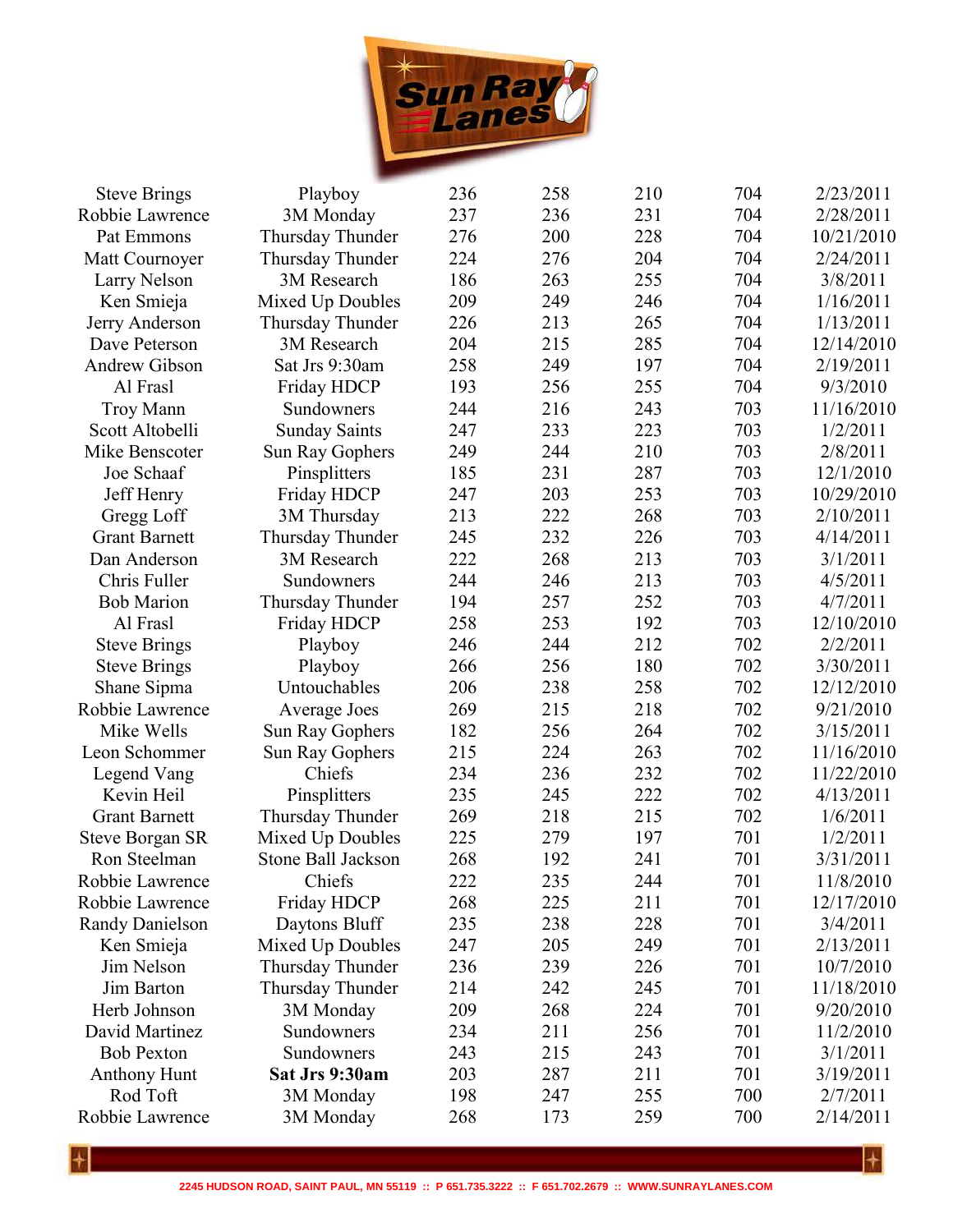

| Robbie Lawrence      | Mixed Up Doubles     | 255 | 243 | 202 | 700 | 3/13/2011 |
|----------------------|----------------------|-----|-----|-----|-----|-----------|
|                      |                      |     |     |     |     |           |
| Larry Nelson         | 3M Research          | 247 | 217 | 236 | 700 | 3/1/2011  |
| Jeff Nicol           | Pinsplitters         | 236 | 197 | 267 | 700 | 1/19/2011 |
| Jason Frey           | 3M Thursday          | 243 | 200 | 257 | 700 | 2/17/2011 |
| Doug Berfeldt        | Sundowners           | 248 | 246 | 206 | 700 | 2/8/2011  |
| Dan Hintze           | <b>Sunday Saints</b> | 268 | 184 | 248 | 700 | 1/16/2011 |
| Chuck Viring         | Sun Ray Gophers      | 268 | 244 | 188 | 700 | 3/29/2011 |
| <b>Andy Fidler</b>   | Sat Jrs 9:30am       | 222 | 244 | 234 | 700 | 2/12/2011 |
| <b>Andrew Gibson</b> | Sat Jrs 9:30am       | 234 | 235 | 231 | 700 | 2/12/2011 |
| Al Frasl             | Chiefs               | 247 | 242 | 211 | 700 | 3/28/2011 |
|                      |                      |     |     |     |     |           |

## **600 series** (ladies only)

| Name                  | League               | Game 1 | Game 2 | Game 3 | <b>Series</b> | <b>Date</b> |
|-----------------------|----------------------|--------|--------|--------|---------------|-------------|
| Sara Gorton           | Thurs. Strikers      | 190    | 274    | 214    | 678           | 1/13/2011   |
| Becki Gibson          | Thursday Strikers    | 249    | 212    | 206    | 667           | 1/20/2011   |
| Becki Gibson          | Thurs. Strikers      | 204    | 224    | 238    | 666           | 3/24/2011   |
| Jessica Bubb          | Gutterball 8         | 247    | 216    | 201    | 664           | 3/28/2011   |
| <b>Tracy Lawrence</b> | My Spare Ladies      | 216    | 205    | 237    | 658           | 2/17/2011   |
| Vicki Halverson       | My Spare Ladies      | 205    | 207    | 234    | 646           | 2/24/2011   |
| Vicki Halverson       | My Spare Ladies      | 184    | 203    | 256    | 643           | 2/17/2011   |
| Amanda Capistrant     | Mixed Up Doubles     | 202    | 194    | 246    | 642           | 2/13/2011   |
| Rose Lumb             | <b>Sunday Saints</b> | 224    | 225    | 192    | 641           | 3/27/2011   |
| Jeyn Monkman          | Untouchables         | 211    | 244    | 178    | 633           | 2/6/2011    |
| Rose Lumb             | <b>Sunday Saints</b> | 196    | 221    | 215    | 632           | 1/2/2011    |
| Gina Altobelli        | <b>Sunday Saints</b> | 254    | 206    | 172    | 632           | 1/30/2011   |
| Carole Bidon          | Untouchables         | 199    | 236    | 195    | 630           | 12/12/2010  |
| Jenni Smeby           | Gutterball 8         | 256    | 182    | 187    | 625           | 2/28/2011   |
| <b>Tracy Lawrence</b> | My Spare Ladies      | 211    | 223    | 189    | 623           | 2/3/2011    |
| April Steed           | Thurs. Strikers      | 235    | 195    | 188    | 618           | 12/9/2010   |
| Kellen Gustafson      | My Spare Ladies      | 225    | 174    | 212    | 611           | 10/28/2010  |
| Shelly Rudolph        | Average Joes         | 243    | 213    | 151    | 607           | 12/28/2010  |
| Barb Bibeau           | Thurs. Strikers      | 189    | 214    | 201    | 604           | 11/4/2010   |
| Leann Stemig          | Swingers             | 172    | 245    | 187    | 604           | 2/16/2011   |
| Carol Berg            | Gutter Ball 8        | 199    | 201    | 203    | 603           | 11/15/2010  |
| <b>Tracy Lawrence</b> | My Spare Ladies      | 168    | 221    | 214    | 603           | 3/31/2011   |
| <b>Barb Bibeau</b>    | Thurs. Strikers      | 219    | 183    | 200    | 602           | 11/11/2010  |
| Laurie Emmons         | My Spare Ladies      | 257    | 165    | 180    | 602           | 2/3/2011    |
| Sara Gorton           | Thurs. Strikers      | 197    | 224    | 181    | 602           | 2/24/2011   |
| Renee Dickinson       | Thurs. Strikers      | 202    | 210    | 189    | 601           | 3/17/2011   |

## **Honorable Mention**

 $\left| + \right|$